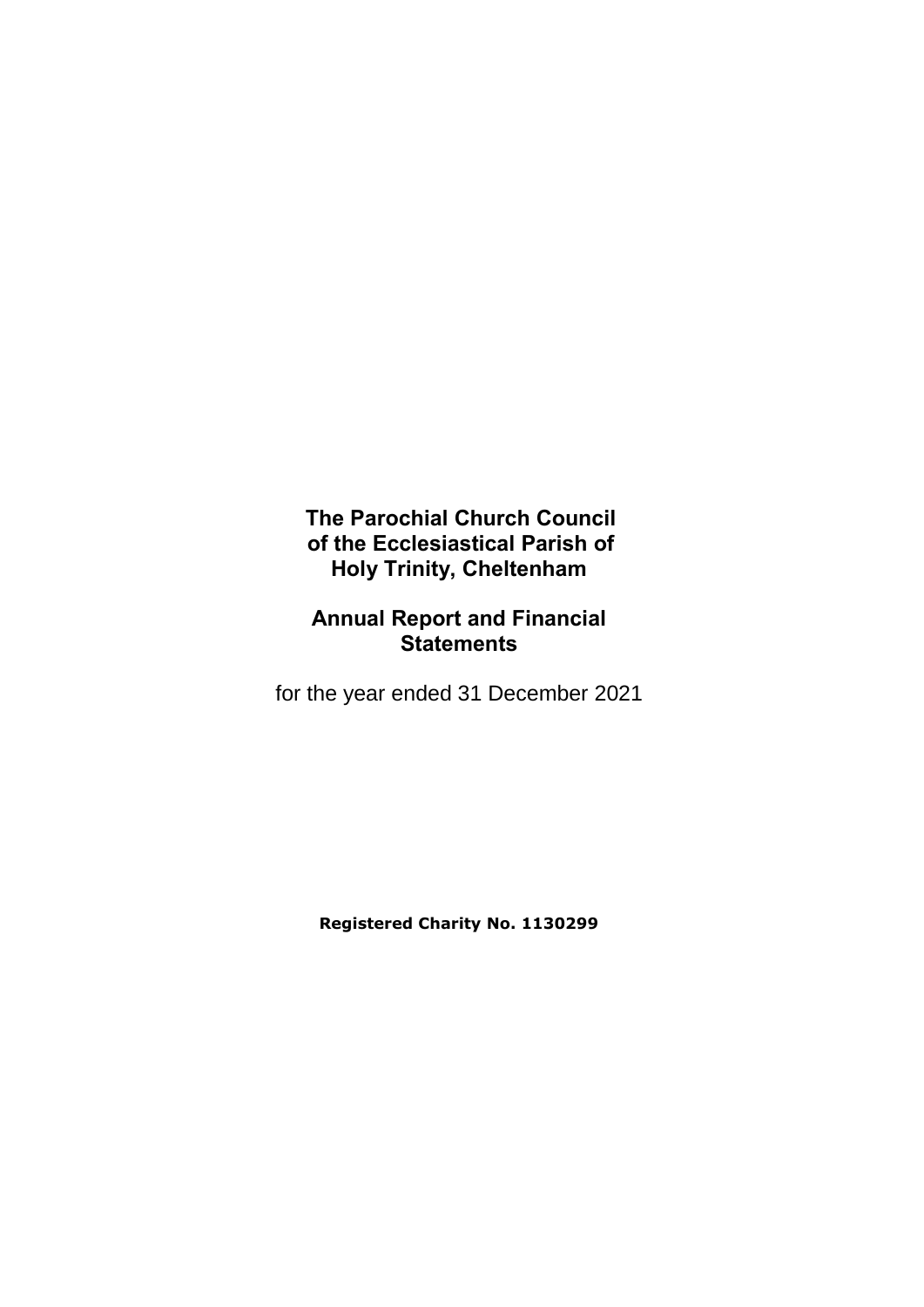**\_\_\_\_\_\_\_\_\_\_\_\_\_\_\_\_\_\_\_\_\_\_\_\_\_\_\_\_\_\_\_\_\_\_\_\_\_\_\_\_\_\_\_\_\_\_\_\_\_\_\_\_\_\_\_\_\_\_\_\_\_\_\_\_\_\_\_\_\_\_\_\_\_\_\_\_\_\_\_**

## **CONTENTS**

|                                   | Page      |
|-----------------------------------|-----------|
| Annual report                     | $1 - 7$   |
| Auditor's report                  | $8 - 9$   |
| Statement of financial activities | 10        |
| <b>Balance sheet</b>              | 11        |
| Cash flow statement               | 12        |
| Notes to the financial statements | $13 - 22$ |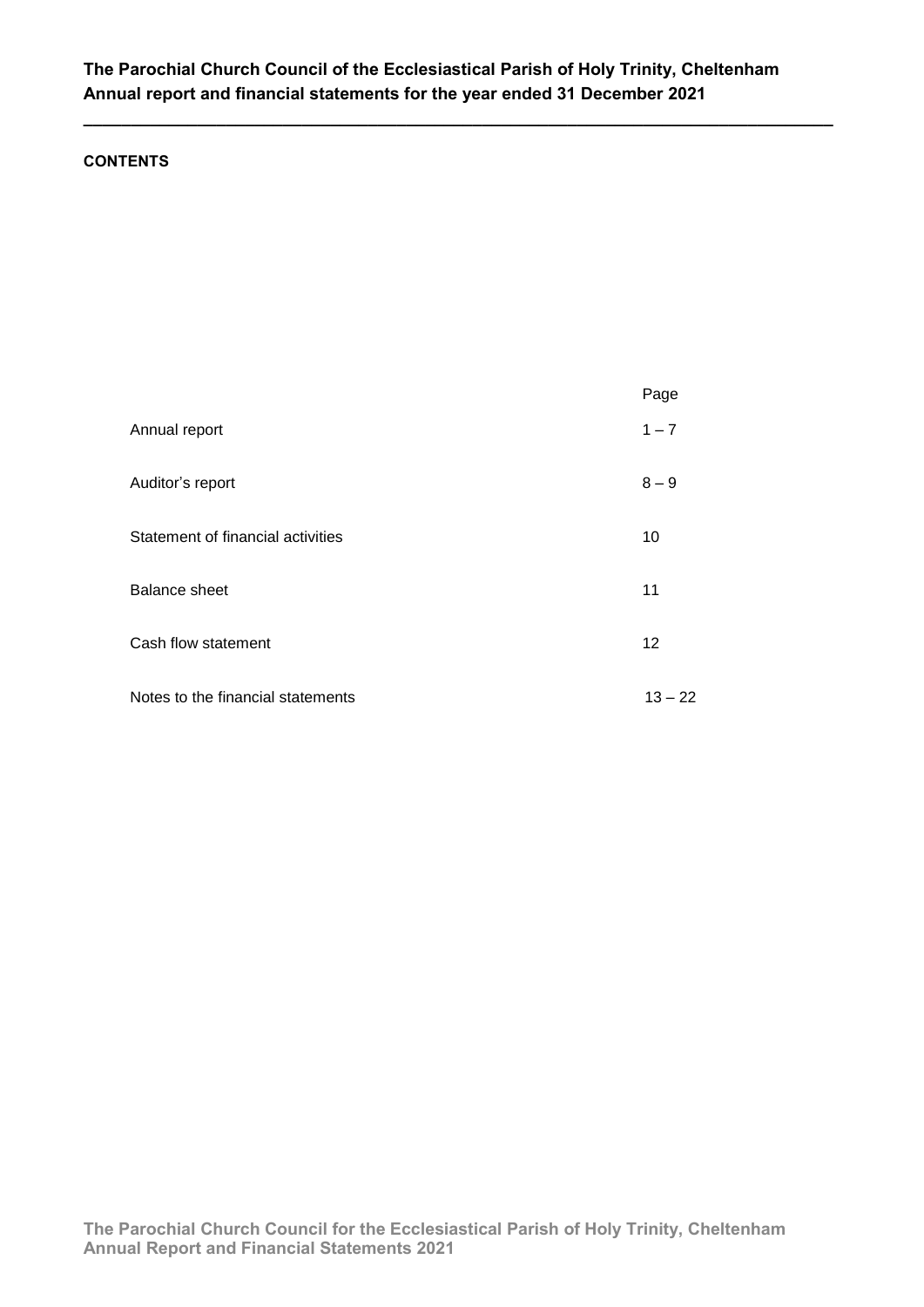## **Trustees Report**

## **Administrative information**

Holy Trinity Church (Trinity) is situated in Cheltenham. It is part of the Diocese of Gloucester within the Church of England. The correspondence address is Holy Trinity Church, Trinity House, 100-102 Winchcombe Street, Cheltenham, GL52 2NW.

The Parochial Church Council of the Ecclesiastical Parish of Holy Trinity, Cheltenham is a charity registered in the UK with the Charity Commission, charity number 1130299. The PCC are also governed by the Parochial Church Council (Powers) Measure 1956 (as amended) and the Church Representation Rules 1969 (as amended).

Officers and Trustees who have served from 1 January 2021 until the date this report was approved are:

| Name                                           | Post                          | Dates (if part year)               |  |
|------------------------------------------------|-------------------------------|------------------------------------|--|
| <b>Officers</b>                                |                               |                                    |  |
| Rev Andrew Blyth<br><b>Christine Robertson</b> | Chair                         |                                    |  |
| Jenny Harris                                   | Treasurer<br>Secretary        | Until 4 <sup>th</sup> October 2021 |  |
| <b>Helen Moss</b>                              | Secretary                     | From 4 <sup>th</sup> October 2021  |  |
| Julia Thomson                                  | <b>Electoral Roll Officer</b> |                                    |  |
| <u>Trustees</u>                                |                               |                                    |  |
| David Baker                                    | Deanery Synod Member          | Until 31 <sup>st</sup> August 2021 |  |
| Clare Benton                                   | Elected                       |                                    |  |
| Rev Andrew Blyth                               | Ex-Officio                    |                                    |  |
| Nick Eden                                      | Elected                       |                                    |  |
| Mike Fuller                                    | Deanery Synod Member          |                                    |  |
| <b>Mark Giles</b>                              | Elected                       | Until 24 <sup>th</sup> May 2021    |  |
| Rachael Gill                                   | Elected                       | From 24 <sup>th</sup> May 2021     |  |
| <b>Rev Timothy Grew</b>                        | Ex-Officio                    |                                    |  |
| Iona Hay                                       | Deanery Synod Member          |                                    |  |
| Jenny Harris                                   | Elected                       |                                    |  |
| Tom Johnson                                    | Elected                       |                                    |  |
| Elizabeth Lang                                 | Churchwarden                  |                                    |  |
| <b>Barry Lambert</b>                           | Churchwarden                  |                                    |  |
| David Lee                                      | Elected                       | Until 24 <sup>th</sup> May 2021    |  |
| Alex Metcalfe                                  | Elected                       |                                    |  |
| <b>Helen Moss</b>                              | Elected                       |                                    |  |
| David Rowe                                     | Elected                       |                                    |  |
| <b>Edmund Smith</b>                            | Elected                       |                                    |  |
| Henry Steven                                   | Elected                       | From 24 <sup>th</sup> May 2021     |  |
| Peter Strachan                                 | Co-opted                      | Until 31 <sup>st</sup> July 2021   |  |
| Milcah Troughton                               | Deanery Synod Member          |                                    |  |
| Sophie Whisker                                 | Elected                       |                                    |  |
| Andrew Whittaker                               | Elected                       |                                    |  |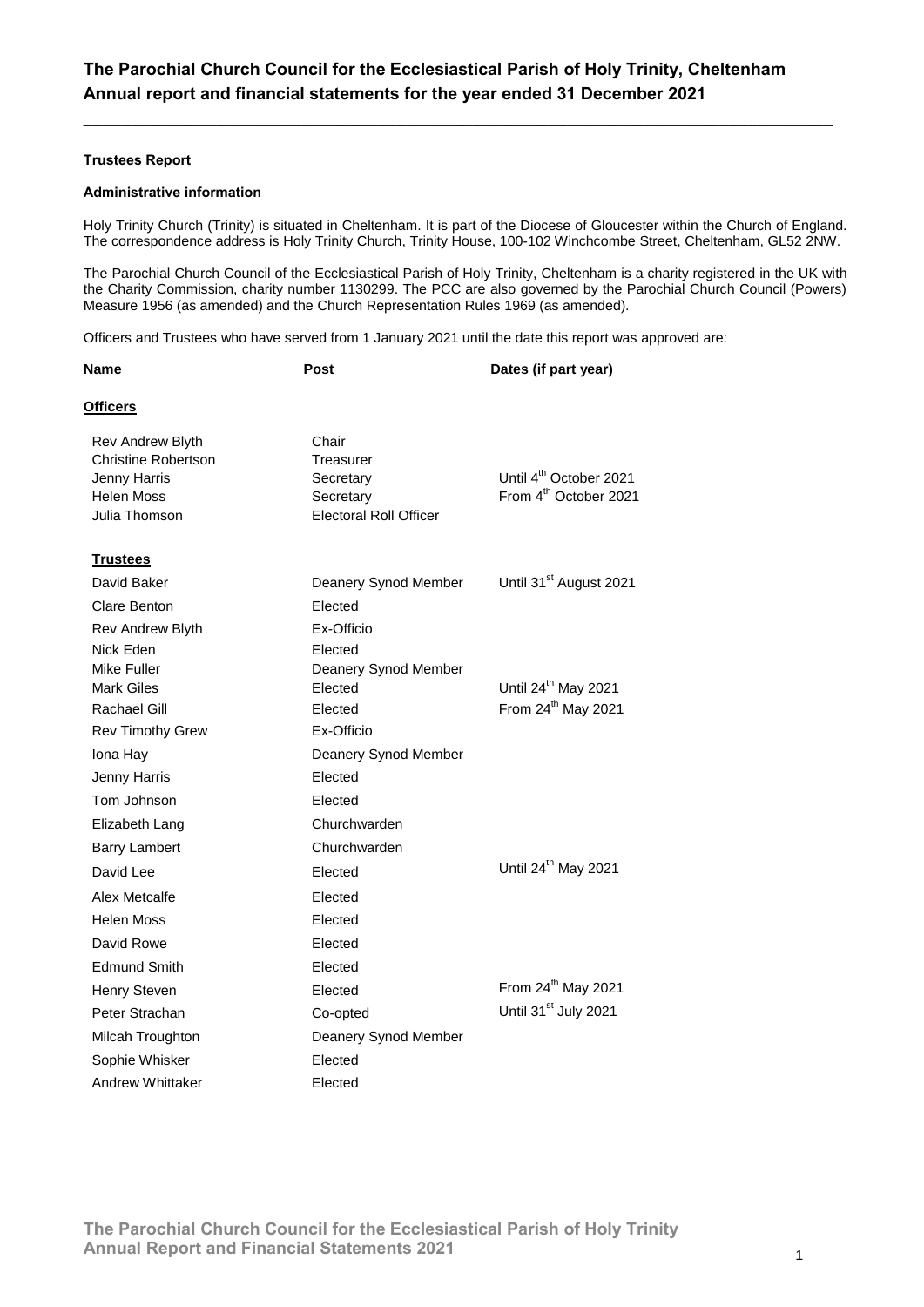The charities' Bankers, Solicitors and Auditors are:

**Solicitors Bankers Auditors** St James' Square GL50 3PR GL51 0UX

BPE Solicitors LLP 
and MatWest Bank PLC

NatWest Ann Allen Mazlewoods LLP St James' House 31 Promenade Staverton Court<br>St James' Square Cheltenham Cheltenham Staverton Cheltenham GL50 1LE Cheltenham Cheltenham

## **STRUCTURE, GOVERNANCE AND MANAGEMENT**

### **Recruitment and Induction of Trustees (PCC)**

The method of appointment of the Trustees (members of the Parochial Church Council) is set out in the Church Representation Rules. All Church attendees are encouraged to register on the Electoral Roll and then may stand for election to the PCC to serve alongside licensed Parish Ministers and elected Church Wardens as the board of Trustees. During the process of election, potential Trustees are made fully aware of their responsibilities in relation to Charities Commission guidance and the charitable objectives of Trinity. During the first meeting of the PCC following each APCM, the Chair and Officers give a general induction briefing highlighting key areas of responsibility in particular relating to conflicts of interest, finance, safeguarding and public benefit.

### **Responsibilities of the Trustees (PCC)**

The PCC (Trustees) are responsible for preparing the Trustees Report and financial statements in accordance with applicable charity law and United Kingdom accounting standards. In giving a true and fair view of the state of affairs of the charity the Trustees are required to:

- Select suitable accounting policies and apply them consistently
- Observe the methods and principles in the Charities SORP
- Make judgements and estimates that are reasonable and prudent on a 'going concern' basis
- Disclose and explain any material departures from accounting standards

The PCC (Trustees) are responsible for safeguarding the assets of the charity, taking reasonable steps for the prevention of fraud and other irregularities.

### **Structure and Operating management**

The PCC (Trustees) met six times during 2021 including the APCM. During these meetings, the agendas enabled them to pray, discuss and review all aspects of Trinity's vision, governance, policies, assets, staffing and financial performance. Reports were received from those leading different activities and ministry areas to enable members to exercise oversight, offer encouragement and prayer. In the context of the Coronavirus pandemic, particular attention was given to necessary adjustments to our practical activities, pastoral care, financial matters, staffing arrangements, the timing of the church roof project and safeguarding needs. The PCC delegates some actions relating to Fabric, Finance and HR to working groups which meet between business meetings and report back.

### *Senior Leadership Team (Standing Committee of the PCC)*

Due to the size of the Church, to facilitate and manage effectively the operations of the Trust, the Trustees delegate certain authorities and responsibilities for day-to-day matters to a Senior Leadership Team (SLT) led by the Team Rector. Serving as the Standing Committee, the SLT develops and agrees with the PCC vision priorities, strategic plans and financial forecasts for all our activities. On behalf of the PCC, the SLT implements plans and makes day-to-day operational decisions including for safeguarding, managing staff and volunteers, financial control, facilities and maintenance. The SLT and other senior staff members, meet weekly and also call upon specialist advice in areas such as Health and Safety, Employment Relations and Premises management. Through the Team Rector, PCC working groups and written submissions, the SLT reports regularly to the PCC on actions taken, progress with priorities, financial performance and outcomes, for review and adjustment as required.

### In 2021 the SLT consisted of:

Rev Andrew Blyth – Team Rector Rev Timothy Grew – Team Vicar Elizabeth Lang – Churchwarden Barry Lambert – Churchwarden David Baker – Lay Pastor (until August) Hilary Grew – Lay Pastor Rev Nick Stott - Self-Supporting Minister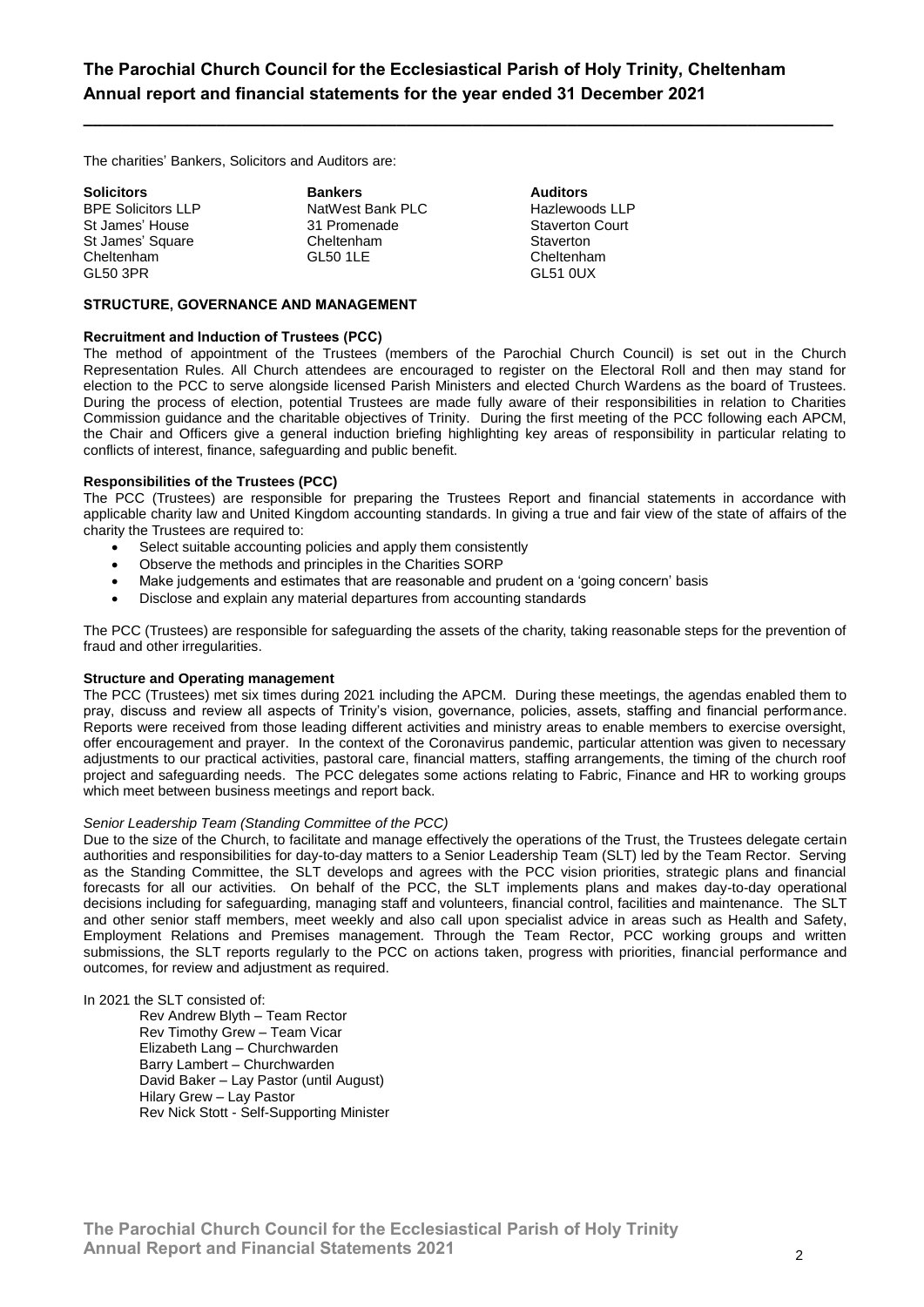### *Strategic Partnerships*

Trinity also maintains key partnerships to manage and pursue mutual objectives. As part of the Diocese of Gloucester in the Church of England, the PCC has extensive contact and practical support through the local deanery and the diocese especially in relation to ministry resources, safeguarding and maintenance of fabric. During the year, key partnerships also existed with Trinity Cheltenham Trust Limited, the New Wine Trust, the Kingdom Power Trust and the Love Cheltenham group of churches.

**\_\_\_\_\_\_\_\_\_\_\_\_\_\_\_\_\_\_\_\_\_\_\_\_\_\_\_\_\_\_\_\_\_\_\_\_\_\_\_\_\_\_\_\_\_\_\_\_\_\_\_\_\_\_\_\_\_\_\_\_\_\_\_\_\_\_\_\_\_\_\_\_\_\_\_\_\_\_\_**

### **Pay policy for key management personnel**

The Trustees consider the Board of Trustees and the SLT as comprising the key management personnel of the Church in charge of directing and controlling the Church and running and operating activities on a day to day basis.

The licensed Incumbent (Team Rector) and the licensed Team Vicar are not employees of the PCC. All directly elected PCC members and elected Churchwardens give of their time freely. One of the elected Deanery Synod representatives is an employee of the PCC.

The Trustees are fully aware of, and manage carefully, the potential for any conflict of interests. Any Declaration of Interests is required at all meetings and any person concerned is required to withdraw from any section of the meeting relating to these matters. All pay and remuneration is reviewed and agreed by the directly elected Trustees, mindful of the Church's charitable objectives and responsibilities.

### **Risk Management and Safeguarding**

On a regular basis, the SLT and Trustees discuss and assess the major risks to which the Church is exposed and consider the safeguards that can be implemented to mitigate those risks. The Trustees consider the major risks to include Health and Safety, Safeguarding and matters relating to finance and property. In accordance with the Statement of Recommended Practice for charities, the Trustees annually review and update the formal risk assessment which was initially approved by the Trustees in 2006.

All areas of church life and ministry rely on the dedication and skill of the staff and volunteers serving on ministry, operations and administrative teams. The Trustees recognise that support, training and appropriate supervision for them is a key area for continuous attention and improvement. All areas and church activities are covered by risk assessments and written procedures.

The PCC are fully aware of the responsibilities, and attention being given in all arenas, for the safeguarding of children and vulnerable adults. Through the SLT, working groups and regular reports, the PCC ensures full compliance with the safeguarding policies of the Diocese of Gloucester and Church of England. The PCC have nominated members who meet regularly with our appointed Safeguarding Lead Officer, who in turn meets regularly with all those directly involved in overseeing ministry activities and with diocesan representatives to conduct detailed checking of procedures and 'case reviews' where appropriate. All leaders, staff and volunteers involved in direct activities with children and vulnerable adults are required to undertake safeguarding training and formal checks as appropriate to their roles. Awareness of the basic requirements for safeguarding is also being given to others in roles which might potentially give some form of direct contact with children and vulnerable adults or which the supervision of those that do.

Trinity finances are reliant on voluntary giving by the members of the church. The PCC is conscious of the need to ensure full and transparent accounting procedures and for good communication back to the church family on finance matters to maintain trust and levels of support. Through this year, the PCC has been particularly mindful of risks as a result of the Coronavirus pandemic and regular reports to them have been given careful attention. As set out in the accompanying financial statements, we are extremely thankful to have maintained a good position through the continuing giving of church members and the management actions we have taken. We recognise the need for this careful monitoring and management to be maintained.

All buildings used by the PCC are all fully insured and inspected regularly. The Church building is monitored and maintained in line with the Church of England's 'quinquennial' inspection and 'faculty' regulations. A report on the Church fabric is included in all meetings of the trustees, within the Annual report and given at the Annual Meeting.

### **Objectives and Public benefit**

The Mission statement for Trinity Cheltenham is to: "Make committed followers of Jesus, who change communities and nations for Him". In simple terms, this means that we are aiming to share the Christian faith and help people in their journey of discipleship, serve the needs of our local community and impact for the good of all across Cheltenham, throughout our wider region, and the UK and beyond.

The Trustees are committed to enabling as many people as possible to engage in public worship at Trinity and become part of the community if they wish to, for Christian teaching and support. We maintain a policy of offering everything we do to all sections of the community in an open way, with a portfolio of ministries and practical support to meet the diverse needs of the people of Cheltenham and the wider communities regardless of faith.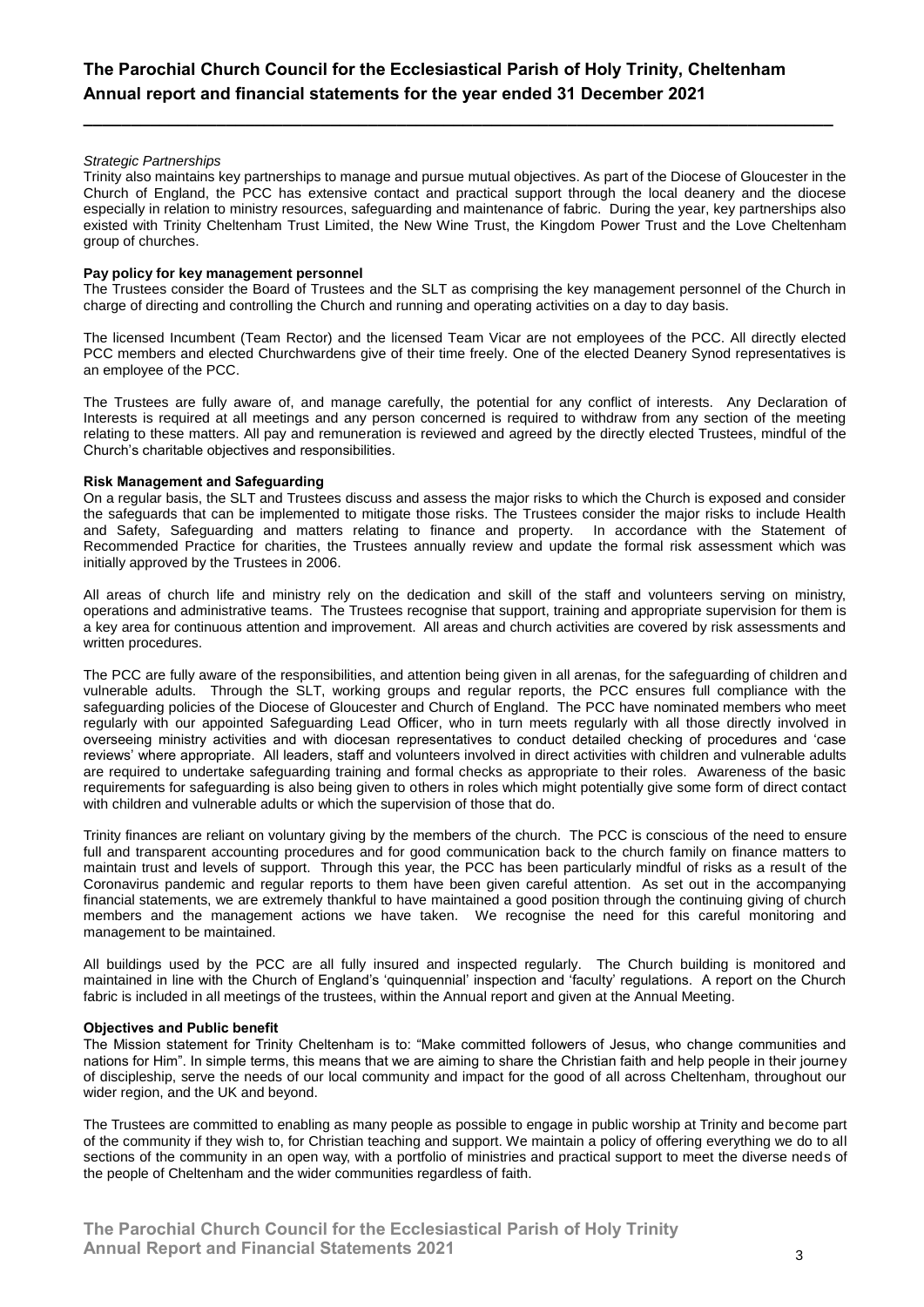The PCC (Trustees) are mindful of having due regard to the guidance on public benefit published by the Charity Commission in exercising their powers and duties. The PCC (Trustees) share with the Incumbent, in promoting the whole mission of the Church - pastoral, evangelistic, social and ecumenical – and examples of the public benefit this brings can be found in the review of achievements and performance later in this report.

**\_\_\_\_\_\_\_\_\_\_\_\_\_\_\_\_\_\_\_\_\_\_\_\_\_\_\_\_\_\_\_\_\_\_\_\_\_\_\_\_\_\_\_\_\_\_\_\_\_\_\_\_\_\_\_\_\_\_\_\_\_\_\_\_\_\_\_\_\_\_\_\_\_\_\_\_\_\_\_**

## **KEY ACHIEVEMENTS, PERFORMANCE AND FUTURE PLANS**

By national standards, Trinity Cheltenham is a large church which serves people from across the town of Cheltenham and surrounding region. We welcome anyone who wishes to attend our regular Sunday services and other activities during the week as appropriate.

We maintain a formal Electoral Roll of those entitled to vote in our formal meetings and this is reported on at each Annual General Meeting and filed with the Minutes. A total of 324 names were on the register at 24 May 2021 (320 at 28 October 2020). However, the Roll does not reflect the extent of our 'membership' nor the scope of our impact and influence within the local community. Given continuing Coronavirus restrictions on public worship and other gatherings at various points during the year, it is again difficult to accurately assess how many people we have served over the last 12 months. Our best estimate remains that there are approximately 1,000 people (700 adults and 300 children/young people) with whom we engage in some way on a regular basis. As the Covid-19 pandemic has continued we have continued to see people from a wide range of locations engage with us online.

As with last year, Covid 19 has brought special challenges and a need to for much flexibility around plans. The PCC have though remained committed to the strategic vision for the church under the themes: All in with God, All in with each other and All in for the World and serving people of all ages, races, social, personal backgrounds and circumstances.

### **All in with God**

Sunday celebrations have remained the key expression of our corporate worship and prayer life:

- With the blessing of resources and expertise, our staff and volunteer teams have been able to maintain a hybrid of physical and online worship. We have gathered people for worship, prayer, teaching, reflection and fellowship and in a way that seeks to be culturally relevant and open to all. With the positive benefits and opportunities this presents we will continue with this hybrid mix.
- Despite further periods of restriction Children's, Youth, Students, Young Adults and Life Group teams have engaged with, gathered and provided resources to people across the church. Our work with younger generations continues to be an area of strength. Through a hybrid of physical and online gatherings we are in contact with approximately 70 young people, 150 children and150+ 18-30s.

We have built on the sense of need for resources to encourage and resource personal discipleship under the banner of 'Walking with God':

- This priority was again reflected in our main teaching series through the year and in further development of website resources.
- We continued to encourage and resource individual spiritual practices through the practice of a Rule of Life.

As a Christian community, prayer is at the heart of everything we do:

- We continued through the year with monthly 'Kingdom Come' prayer gatherings in a hybrid of physical and online spaces
- Special initiatives included dedicated teaching series and encouragement to the whole church to share in a 'Big Read' of the book 'How to Pray'

### **All in with each Other**

The heart-beat of Trinity community life remained a network of weekly 'Life' groups and other small groups focused around particular common interests including: students, men, women, children, young adults and older generations.

- Lockdowns and other Coronavirus restrictions were massively challenging for groups to maintain community connection, especially, when only possible using online platforms such as Zoom. The PCC are indebted to the leaders of our groups who have served so faithfully and effectively despite this to maintain the continuity and unity of church family life.
- We recognise the need for a period of restoration and developing new means of support for leaders and groups into 2022.

A high priority was given to pastoral care, directly by staff team and volunteers as well as Life Groups and ministry teams in response to the impact of the pandemic:

 The PCC are very grateful to the 'Transform' team who maintained support for the members of our church and community who face social deprivation, exclusion and housing issues throughout the pandemic. Trinity was the only organisation in Cheltenham able to consistently provide food and practical support face-to-face throughout the entire year. One benefit of this has been deepening of relationships with the local authority and voluntary sector for the future.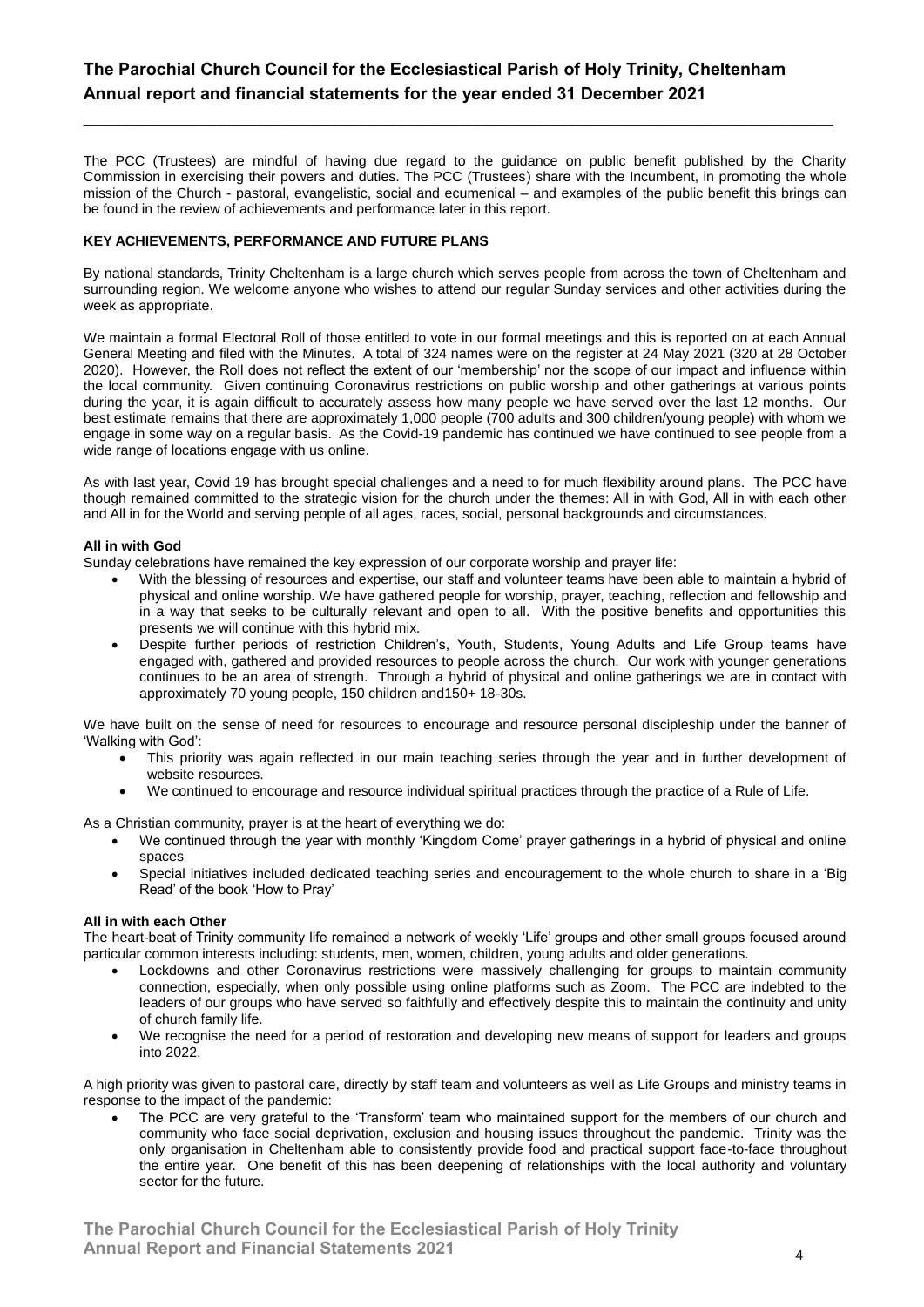- Members of the church not in Life Groups were telephoned and offered help at various points through the year. The PCC remains committed to recruit a pastoral care coordinator as soon as financial resource allow.
- Several online courses were organised through the year to support church members with Christian learning, marriage and parenting.
- We recognise the growing need for training and help relating to mental health. We continue to partner with the Armoury community gym project and our Youth team ran Kintsugi Hope mental health support groups for our young people.

As noted above, we rely on voluntary financial giving and volunteers for all our activities:

- Although several ministry areas and teams have been restricted as result of the Coronavirus pandemic, we have seen encouraging growth and development in others, including Worship, Production and Transform.
- In this context, the PCC are also extremely grateful for the large sums of money that have been given throughout the year. Through careful management of costs and monitoring and through the generous giving of time we were able to remain financially and finish with a positive balance sheet.
- As we seek to carefully steward resources, the PCC is conscious of the need to find new ways to share the stories of how resources are used and who we serve. Additional resource has been put into increasing our social media presence and we plan to make further investment in our media and communications team as funds allow.

## **All in for the World**

Throughout the year and pandemic, we have sought to help people in sharing the Christian faith and meeting needs with spiritual and practical support.

- Our 'Growing Greener' strategy seeks to encourage every member of the church family in making links within their own networks of contacts and in daily life. We have also adopted an alternating pattern of Sunday services to reflect and encourage thinking around being 'gathered' and 'scattered' as a faith community.
- We ran two Alpha courses on-line.
- The Transform ministry, through 'Kings Takeaway' and 'Street Teams', served the practical needs of many beyond the church family.

The Trustees have remained committed to Trinity's calling to be a 'Resource church':

- We made our worship resources and experience available to a number of other churches.
- We continued to contribute to the work of the 'New Wine' network of churches.
- In partnership with the Diocese of Gloucester, plans were made for a proposed church plant in Coopers Edge and we launched a new youth mission network called 'Fabric'.

We continued our active support for mission partners around the world through both prayer and financial giving. These are: Abi Read, Great Lakes Outreach, Wycliffe Bible Translations, Mission Macedonia, New Wine Trust, Roshan & Liz Wickremasingh, Ross & Christine Paterson, Pierre & Adelaide Roynel and Jimmy & Katia Rocks.

- We gave a total of £19,280 in regular gifts to these partners during the year.
- As a 'mission tithe' on the money donated for our own roof project, we gave a further £20,000 to fund capital projects in Brazil and Sri Lanka

We also continued with support of a number of other charities including Hope for Justice, Compassion UK, Open Doors and International Justice Mission.

### **Thank you**

The Leadership and members of the Parochial Church Council of Trinity would like to convey their sincere thanks to everyone within the wider Trinity family, who helped in any capacity through 2021 as we seek to fulfil the mission of 'making committed followers of Jesus who change communities and nations for Him'.

## **BUILDINGS AND FABRIC**

Our activities take place in our main worship space, Holy Trinity Church on Portland Street, and also through the use of 'Trinity Fusion', 'Trinity House' and office premises located nearer the town centre, at 5 Winchcombe Street. These properties are owned or rented by Trinity Cheltenham Trust Limited. The PCC pay for a non-exclusive license to use these facilities and the cost of maintenance is covered through this license.

We reported last year that funds had been raised to enable work to completely re-roof the church, undertake urgent masonry works and install A/V infrastructure at an estimated cost of £600,000. The PCC are delighted to report that the appointed contractor, Splitlath Ltd, completed this work between March and September – both on time and under budget. The PCC is extremely thankful that giving to this major capital project has not been impacted by the pandemic.

The PCC are now considering plans and work schedules for further works identified and approved by faculty including. Recarpeting, refurbishment of the kitchen and further AV installations.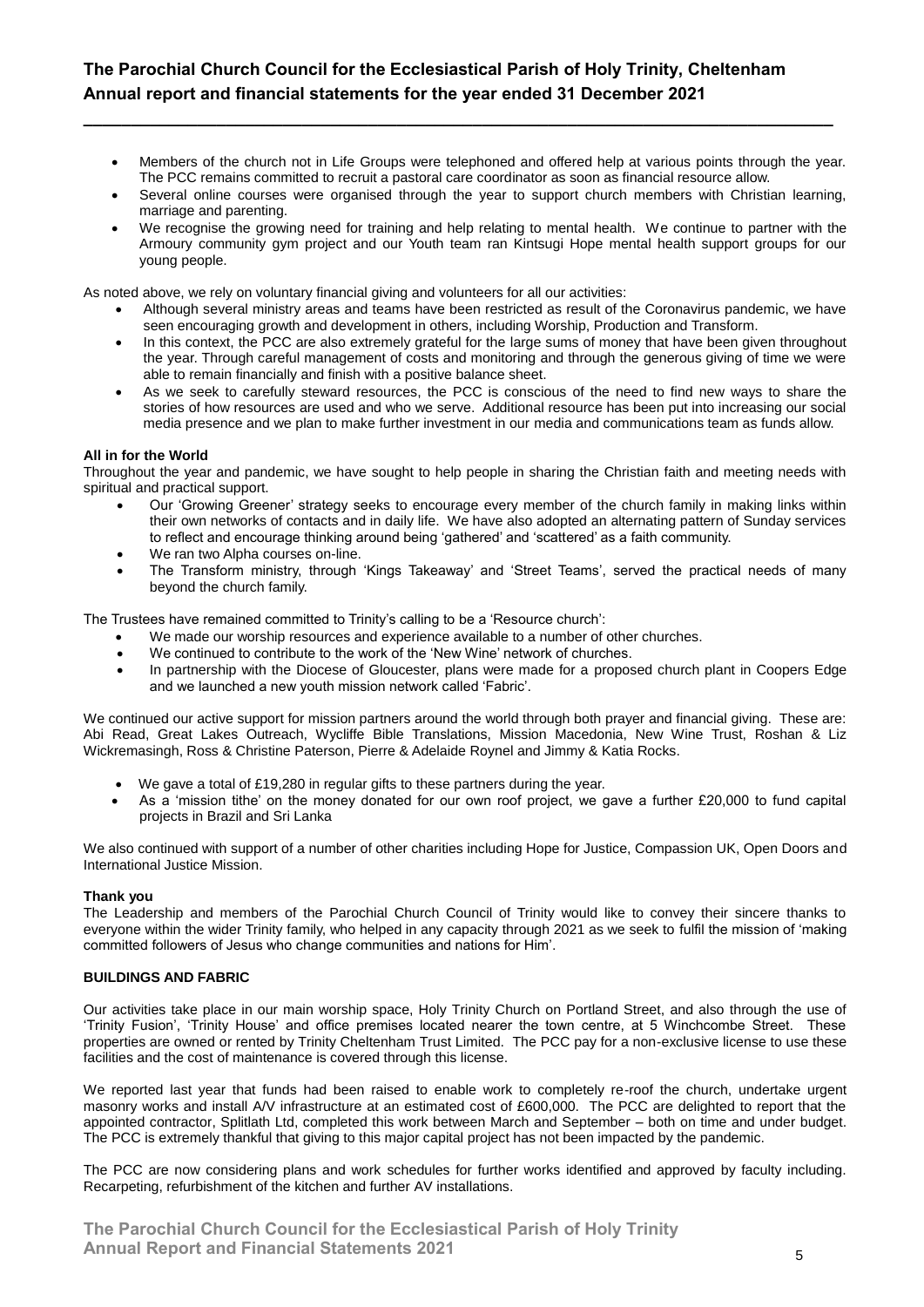### **FINANCE**

This year has continued to have challenges as a result of the impact of the Covid-19 pandemic. The PCC is pleased to be able to report that key actions taken to monitor and control costs, along with the continuing generosity of church members, have enabled a balanced budget and positive reserves position.

**\_\_\_\_\_\_\_\_\_\_\_\_\_\_\_\_\_\_\_\_\_\_\_\_\_\_\_\_\_\_\_\_\_\_\_\_\_\_\_\_\_\_\_\_\_\_\_\_\_\_\_\_\_\_\_\_\_\_\_\_\_\_\_\_\_\_\_\_\_\_\_\_\_\_\_\_\_\_\_**

Total income in 2021 was £1,100,592 (2020 restated - £1,260,857) representing a decrease in overall income received during 2021. Of this, £263,621 (2020 - £474,686) was received for specific activity and as such was restricted within our accounts. During the year, a total of £126,242 was recovered through Gift Aid, compared to £121,941 recovered in 2020.

Total expenditure in the year was £1,439,149 compared to £914,601 in 2020. Of this amount £629,600 (2020 - £182,342) was expended against restricted funds.

As a result, the deficit for the year was £338,557 (2020 - £346,256 surplus), and there was an operating unrestricted surplus of £27,422 in the year compared to a surplus of £53,912 in 2020.

Of the £263,621 of restricted income received during the year, and the £482,715 restricted funds brought forward, £629,600 was disbursed. The restricted funds have been ring-fenced in our accounts and will be utilised for their intended purpose during the coming years.

Trinity will continue to use internal controls, reporting and general financial management to ensure all available resources are directed in line with our objectives.

- We expect that Income from regular monthly standing orders will remain sufficient to pay staff
- Gift Aid reclaims will continue to be made monthly to improve cash flow.
- Trinity is designated by the Diocese of Gloucester as a 'Resource Planting Church' and is not included in the standard Parish Share system for contributions to the costs of our licensed ministers and wider ministry of the diocese. As a voluntary contribution, share is only paid when sufficient cash is available.

#### *Covid-19*

In common with all churches and charitable organisations, Trinity's activities were again impacted by the Coronavirus pandemic in 2021. There is therefore some inevitable uncertainty involved in forecasting voluntary income for 2022. However, the financial outcome for the year was that income met expenditure.

The Senior Leadership Team ("SLT"), in regular consultation with the full PCC, will continue to manage our financial and other resources to prioritise key areas of work including the pastoral care of staff and church members and serving the wider community needs through our Transform outreach services. All activities being risk assessed to ensure compliance with government regulations as these are updated.

The Trustees clearly recognise that Trinity must continue to meet all its obligations as a 'going concern' under charity law. Given results in 2020 and 2021, we have confidence in the church family's ability and willingness to support our needs. We have already seen some significant pledges. Forecasts and spending plans will be monitored and updated through the weekly meetings of the Standing Committee and monthly management reports to the full PCC. The PCC will also keep its level of reserve and policy under continuous review.

#### **Reserves policy**

After reviewing the nature of possible risks to the charity's activities, the Trustees do not intend to build up large scale operational reserves. To minimise the risk of being unable to meet all its financial obligations as they fall due in relation to staff salaries and expenses, the Trustees seek to manage cash flow so that at any point there would be a sufficient cash reserve of £50,000 available to cover at least one month's wages.

### *Restricted Funds*

The restricted funds have increased during the year through fund-raising for roof repairs. Over and above the funds for the roof repairs, there are other restricted funds that the Church operates including some mission projects and specific pastoral matters. These funds recognise that individuals sometimes want to give to a specific ministry and allow this to happen.

### *Fundraising Activities*

The PCC encourages members to support the church by regular giving, preferably by monthly standing order. The PCC has supported the practice of holding special gift weekends. There are times when teaching is focused on the role of financial giving within Christian discipleship; new members are encouraged to commit to regular giving and existing members are encouraged to make additional, one-off gifts to support the work of the church. A key principle of biblical teaching is that giving should be in proportion to means. This is emphasised in the teaching and donations are handled with confidentiality. Together, these measures help to ensure that no-one feels under pressure to give nor to give more than they can afford. An offertory is taken in all services for the work of Trinity and its mission partners. There are occasional special collections for special events e.g. natural disasters.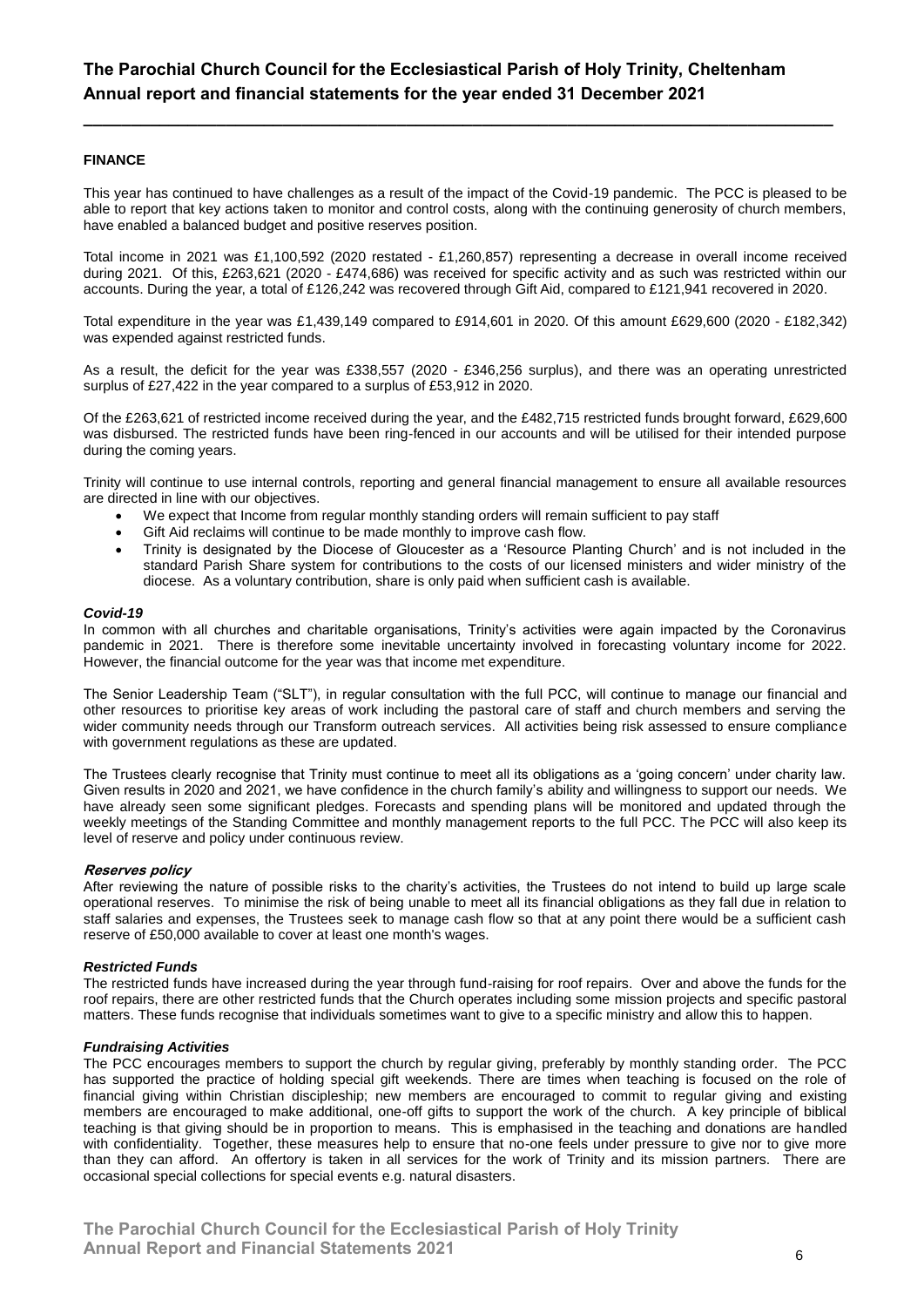We facilitate a small number of fund-raising activities to enable groups undertaking mission trips to raise funds.

The PCC does not use professional fundraisers or involve commercial participators and no complaints were received about fundraising this year.

**\_\_\_\_\_\_\_\_\_\_\_\_\_\_\_\_\_\_\_\_\_\_\_\_\_\_\_\_\_\_\_\_\_\_\_\_\_\_\_\_\_\_\_\_\_\_\_\_\_\_\_\_\_\_\_\_\_\_\_\_\_\_\_\_\_\_\_\_\_\_\_\_\_\_\_\_\_\_\_**

## **DISCLOSURE OF INFORMATION TO THE AUDITORS**

Each trustee has taken the steps that they ought to have taken as a Trustee in order to make themselves aware of any relevant audit information and to establish that the Charity's auditors are aware of that information. The Trustees confirm that there is no relevant information that they know of and of which they know the auditors are unaware.

#### **Auditors**

A resolution proposing that Hazlewood LLP be reappointed as auditors of the Parochial Church Council of the Ecclesiastical Parish of Holy Trinity, Cheltenham was passed at the AGM held on the 24<sup>th</sup> May 2021

This report was approved by the Trustees on ………………………. 2022 and signed on their behalf by

**Rev Andrew Blyth Chairman**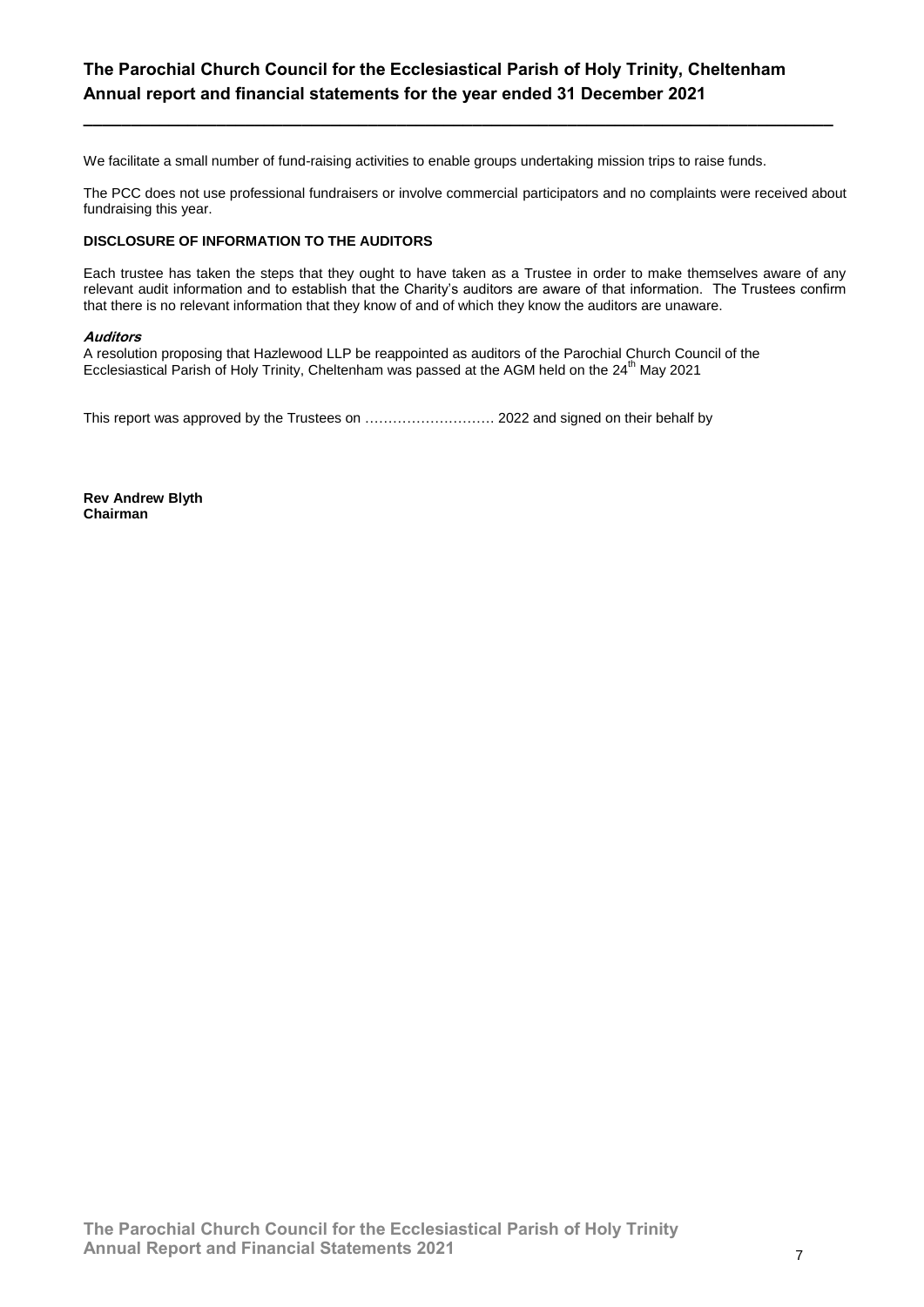## **Opinion**

We have audited the financial statements of The Parochial Church Council of the Ecclesiastical Parish of Holy Trinity, Cheltenham for the year ended 31 December 2021 which comprise the statement of financial activities, the balance sheet, the statement of cash flows and the notes to the financial statements, including a summary of significant accounting policies. The financial reporting framework that has been applied in their preparation is applicable law and United Kingdom Accounting Standards, including Financial Reporting Standard 102 'The Financial Reporting Standard applicable in the UK and Republic of Ireland' (United Kingdom Generally Accepted Accounting Practice).

In our opinion, the financial statements:

- give a true and fair view of the state of the Charity's affairs as at 31 December 2021 and of the incoming resources and application of resources, including its income and expenditure, for the year then ended;
- have been properly prepared in accordance with United Kingdom Generally Accepted Accounting Practice, and
- have been prepared in accordance with the requirements of the Charities Act 2011.

### **Basis for opinion**

We conducted our audit in accordance with International Standards on Auditing (UK) (ISAs (UK)) and applicable law. Our responsibilities under those standards are further described in the auditor's responsibilities for the audit of the financial statements section of our report. We are independent of the charity in accordance with the ethical requirements that are relevant to our audit of the financial statements in the UK, including the Financial Reporting Council's Ethical Standard, and we have fulfilled our other ethical responsibilities in accordance with these requirements. We believe that the audit evidence we have obtained is sufficient and appropriate to provide a basis for our opinion.

#### **Material uncertainty related to going concern**

In forming our opinion on the financial statements, which is not qualified, we draw your attention to note 1.2 to the financial statements and the disclosures made in the going concern accounting policy which describes an uncertainty relating to the going concern of the Charity. The Charity is dependent on donations and other income which are inherently uncertain and difficult to predict as the UK eases lockdown and enters the inevitable post lockdown recession. The financial statements do not include any adjustments that would result if the financial statements were not prepared on a going concern basis.

Otherwise, based on the work we have performed, we have not identified any material uncertainties relating to events or conditions that, individually or collectively, may cast significant doubt on the charity's ability to continue as a going concern for a period of at least twelve months from when the original financial statements were authorised for issue. Our responsibilities and the responsibilities of the directors with respect to going concern are described in the relevant sections of this report.

### **Other information**

The Trustees are responsible for the other information. The other information comprises the information included in the Trustees' annual report, other than the financial statements and our auditor's report thereon. Our opinion on the financial statements does not cover the other information and, except to the extent otherwise explicitly stated in our report, we do not express any form of assurance conclusion thereon.

In connection with our audit of the financial statements, our responsibility is to read the other information and, in doing so, consider whether the other information is materially inconsistent with the financial statements or our knowledge obtained in the audit or otherwise appears to be materially misstated. If we identify such material inconsistencies or apparent material misstatements, we are required to determine whether there is a material misstatement in the financial statements or a material misstatement of the other information. If, based on the work we have performed, we conclude that there is a material misstatement of this other information, we are required to report that fact.

We have nothing to report in this regard.

### **Matters on which we are required to report by exception**

In the light of the knowledge and understanding of the charity and its environment obtained in the course of the audit, we have not identified material misstatements in the Trustees' annual report.

We have nothing to report in respect of the following matters in relation to which the Charities Act 2011 requires us to report to you if, in our opinion:

 adequate and proper accounting records have not been kept by the charity, or returns adequate for our audit have not been received from branches not visited by us; or

**The Parochial Church Council for the Ecclesiastical Parish of Holy Trinity Annual Report and Financial Statements 2020**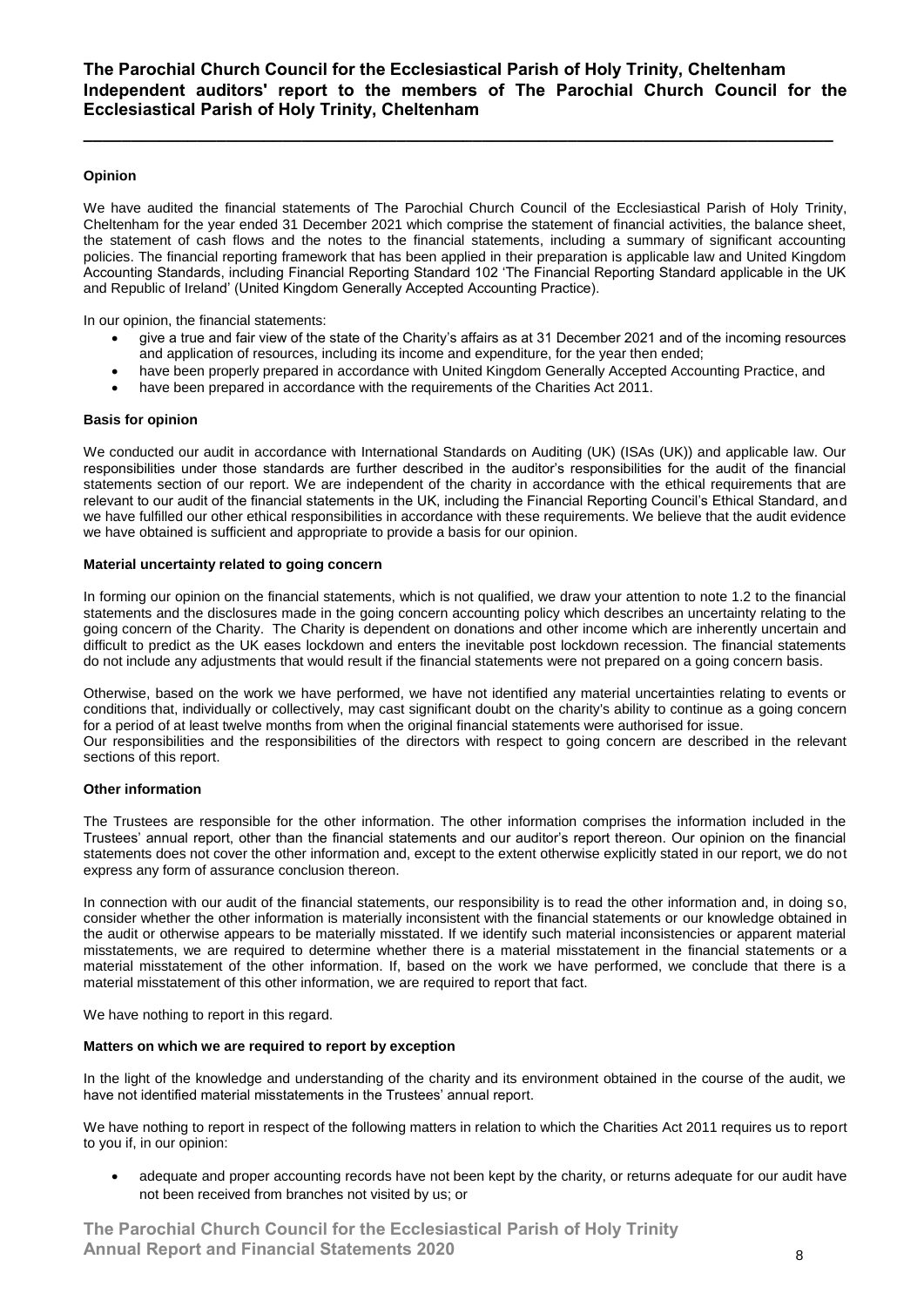- the financial statements are not in agreement with the accounting records and returns; or
- certain disclosures of Trustees' remuneration specified by law are not made; or
- we have not received all the information and explanations we require for our audit.

### **Responsibilities of Trustees**

As explained more fully in the statement of Trustees' responsibilities set out in the Trustees' annual report, the Trustees are responsible for the preparation of the financial statements and for being satisfied that they give a true and fair view, and for such internal control as the Trustees determine is necessary to enable the preparation of financial statements that are free from material misstatement, whether due to fraud or error.

### **Auditor's responsibilities for the audit of the financial statements**

We have been appointed as auditors under section 144 of the Charities Act 2011 and report in accordance with regulations made under section 154 of that Act. Our responsibility is to audit and express an opinion on the financial statements in accordance with applicable law and International Standards of Auditing (UK and Ireland). Those standards require us to comply with the Auditing Practices Board's Ethical Standards for Auditors.

Irregularities, including fraud, are instances of non-compliance with laws and regulations. We design procedures in line with our responsibilities, outlined above, to detect material misstatements in respect of irregularities, including fraud. The extent to which our procedures are capable of detecting irregularities, including fraud is detailed below:

- We obtained an understanding of the legal and regulatory frameworks applicable to the charity financial statements or that had a fundamental effect on the operations of the charity. We determined that the most significant laws and regulations included UK GAAP and taxation laws;
- We assessed the susceptibility of the charity's financial statements to material misstatement, including how fraud might occur. Audit procedures performed by the engagement team included challenging assumptions and judgements made by management in its significant accounting estimates and identifying and testing journal entries, in particular any journal entries posted with unusual characteristics.

Because of the inherent limitations of an audit, there is a risk that we will not detect all irregularities, including those leading to a material misstatement in the financial statements or non-compliance with regulation.  This risk increases the more that compliance with a law or regulation is removed from the events and transactions reflected in the financial statements, as we will be less likely to become aware of instances of non-compliance. The risk is also greater regarding irregularities occurring due to fraud rather than error, as fraud involves intentional concealment, forgery, collusion, omission or misrepresentation.

A further description of our responsibilities for the audit of the financial statements is located on the Financial Reporting Council's website at www.frc.org.uk/auditorsresponsibilities. This description forms part of our auditor's report.

### **Scope of the audit of the financial statements**

An audit involves obtaining evidence about the amounts and disclosures in the financial statements sufficient to give reasonable assurance that the financial statements are free from material misstatement, whether caused by fraud or error. This includes an assessment of: whether the accounting policies are appropriate to the group and the parent charity's circumstances and have been consistently applied and adequately disclosed; the reasonableness of significant accounting estimates made by the Trustees; and the overall presentation of the financial statements. In addition, we read all the financial and nonfinancial information in the Trustee's Annual report to identify material inconsistencies with the audited financial statements. If we become aware of any apparent material misstatements or inconsistencies we consider the implications for our report.

### **Use of this report**

This report is made solely to the charity's trustees, as a body, in accordance with part 4 of the Charities (Accounts and Reports) Regulations 2008. Our audit work has been undertaken so that we might state to the charity's trustees those matters we are required to state to them in an auditor's report and for no other purpose. To the fullest extent permitted by law, we do not accept or assume responsibility to anyone other than the charity and the charity's trustees as a body, for our audit work, for this report, or for the opinions we have formed.

#### **HAZLEWOODS LLP Chartered Accountants and Statutory Auditor .....................………….. 2022 Cheltenham**

**The Parochial Church Council for the Ecclesiastical Parish of Holy Trinity Annual Report and Financial Statements 2021**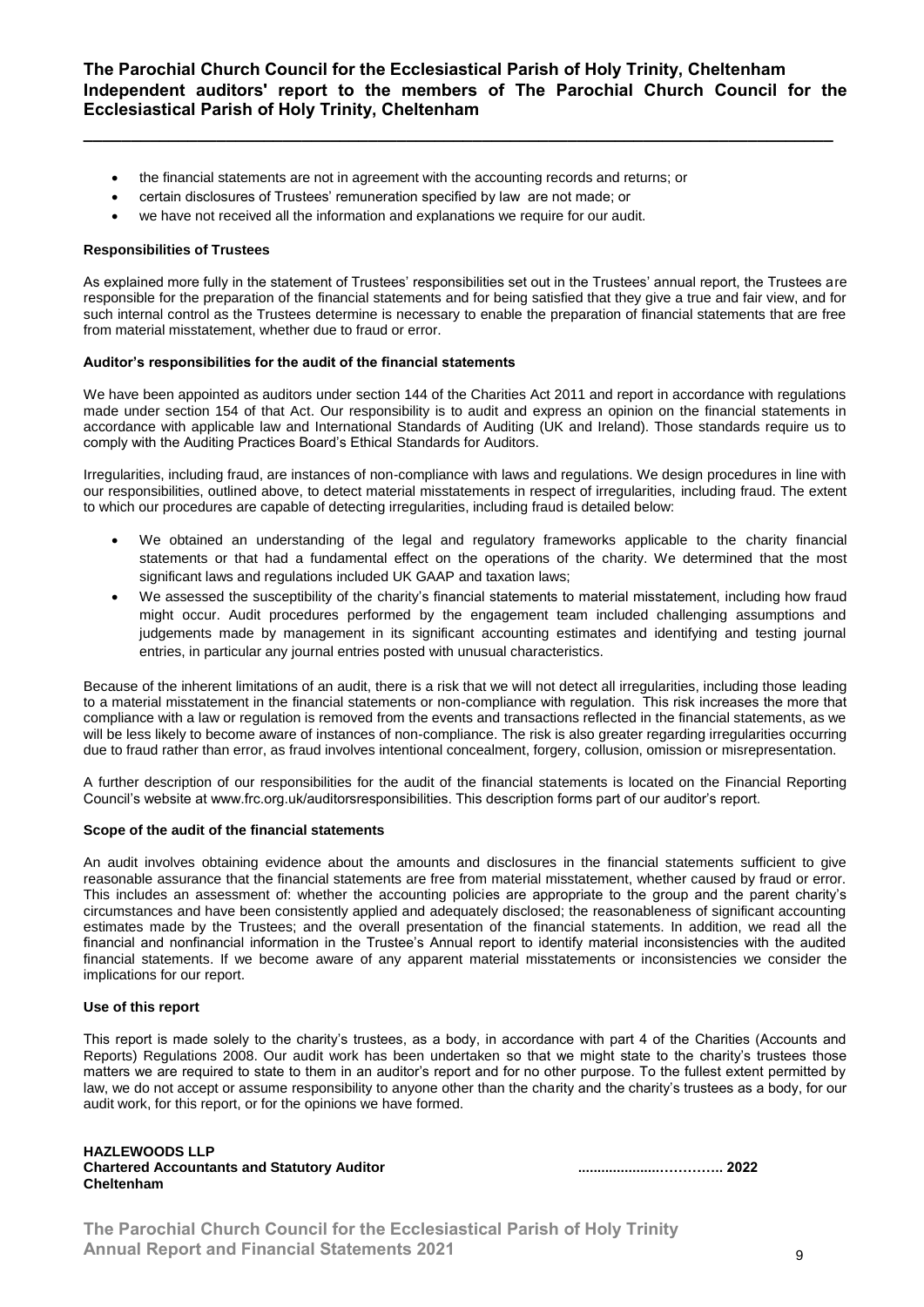## **The Parochial Church Council for the Ecclesiastical Parish of Holy Trinity, Cheltenham Statement of financial activities for the year ended 31 December 2021 Including income and expenditure account**

**\_\_\_\_\_\_\_\_\_\_\_\_\_\_\_\_\_\_\_\_\_\_\_\_\_\_\_\_\_\_\_\_\_\_\_\_\_\_\_\_\_\_\_\_\_\_\_\_\_\_\_\_\_\_\_\_\_\_\_\_\_\_\_\_\_\_\_\_\_\_\_\_\_\_\_\_\_\_\_**

|                                                               | <b>Note</b> | <b>Unrestricted</b><br><b>Funds</b><br>£ | <b>Restricted</b><br><b>Funds</b><br>£ | 2021 Total<br><b>Funds</b><br>£ | 2020 Total<br><b>Funds</b><br>£ |
|---------------------------------------------------------------|-------------|------------------------------------------|----------------------------------------|---------------------------------|---------------------------------|
| Income and endowments from:                                   |             |                                          |                                        |                                 |                                 |
| Donations and legacies                                        | 2           | 807,353                                  | 238,886                                | 1,046,239                       | 1,219,437                       |
| Other trading activities                                      | 3           | 29,618                                   | 16,697                                 | 46,315                          | 30,991                          |
| Other income                                                  | 4           | 8,038                                    |                                        | 8,038                           | 10,429                          |
| Total income and endowments                                   |             | 845,009                                  | 255,583                                | 1,100,592                       | 1,260,857                       |
| <b>Expenditure on:</b>                                        |             |                                          |                                        |                                 |                                 |
| Raising funds                                                 | 5           | (158)                                    |                                        | (158)                           | (184)                           |
| Charitable activities                                         | 6           | (817, 429)                               | (621, 562)                             | (1,438,991)                     | (914, 417)                      |
| <b>Total expenditure</b>                                      |             | (817, 587)                               | (621, 562)                             | (1,439,149)                     | (914, 601)                      |
| Net (expenditure)/income                                      |             | 27,422                                   | (365, 979)                             | (338, 557)                      | 346,256                         |
| <b>Reconciliation of funds</b><br>Total funds brought forward |             | 106,575                                  | 482,715                                | 589,290                         | 243,034                         |
| Total funds carried forward                                   | $14 - 16$   | 133,997                                  | 116,736                                | 250,733                         | 589,290                         |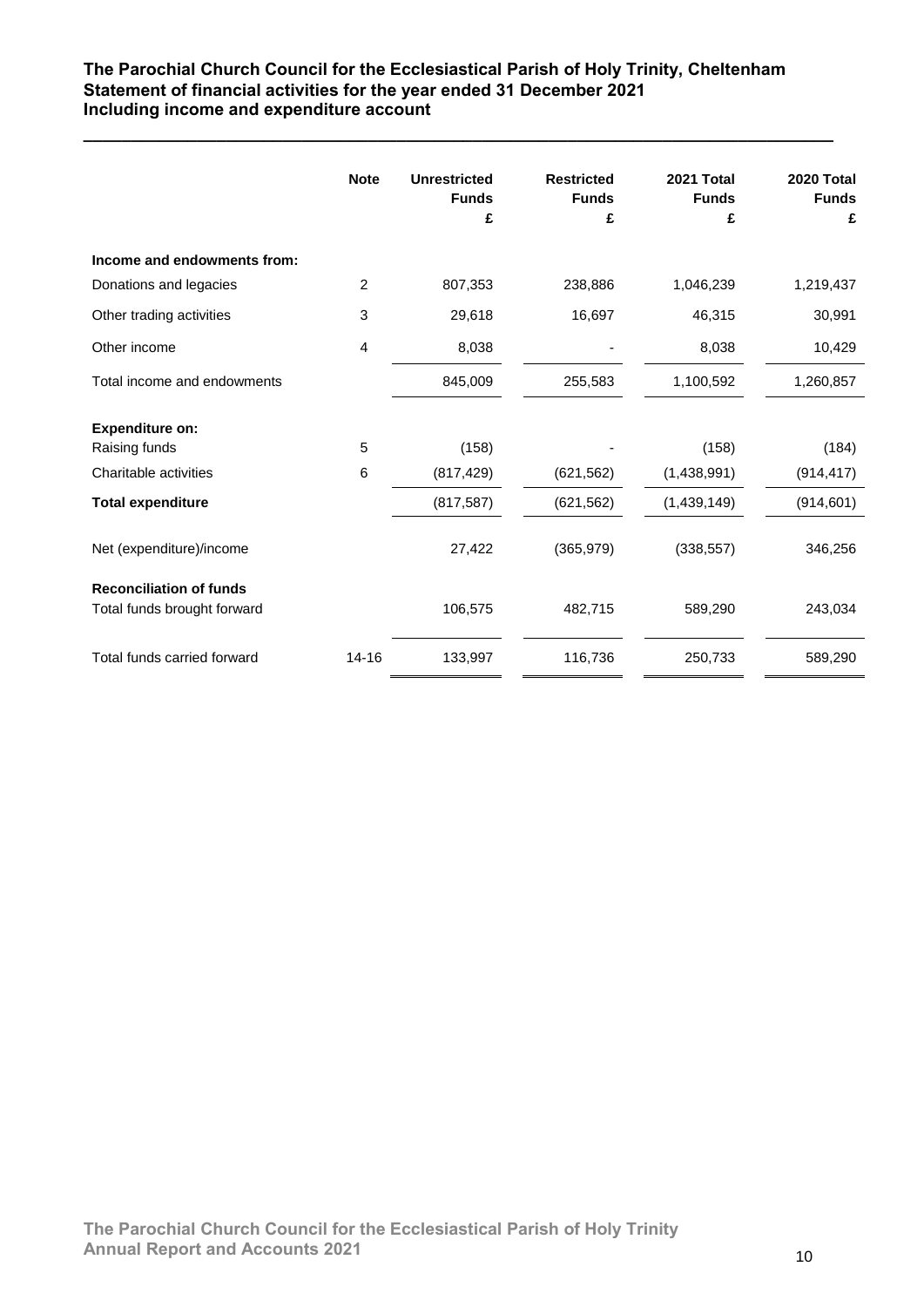|                                                   |             |           |           | Registered Charity No: 1130299 |           |
|---------------------------------------------------|-------------|-----------|-----------|--------------------------------|-----------|
|                                                   | <b>Note</b> | 2021<br>£ | 2021<br>£ | 2020<br>£                      | 2020<br>£ |
| <b>Fixed Assets</b>                               |             |           |           |                                |           |
| Tangible assets                                   | 10          |           | 38,117    |                                | 42,301    |
| <b>Current Assets</b>                             |             |           |           |                                |           |
| <b>Stocks</b>                                     |             | 6,000     |           | 7,000                          |           |
| Debtors                                           | 11          | 55,026    |           | 24,074                         |           |
| Cash at bank and in hand                          |             | 192,336   |           | 554,146                        |           |
|                                                   |             | 253,362   |           | 585,220                        |           |
| <b>Liabilities</b>                                |             |           |           |                                |           |
| Creditors: amounts falling due<br>within one year | 12          | (40, 746) |           | (38, 231)                      |           |
| <b>Net Current Assets</b>                         |             |           | 212,616   |                                | 546,989   |
| <b>Net Assets</b>                                 |             |           | 250,733   |                                | 589,290   |
| The Funds of the Charity                          |             |           |           |                                |           |
| Restricted income funds                           | 14          |           | 116,736   |                                | 482,715   |
| Unrestricted income funds                         | 15          |           | 133,997   |                                | 106,575   |
| <b>Total Charity Funds</b>                        | 16          |           | 250,733   |                                | 589,290   |

## **The Parochial Church Council for the Ecclesiastical Parish of Holy Trinity, Cheltenham Balance sheet as at 31 December 2021**

The financial statements were approved by the Parochial Church Council on ...................... 2022 and signed on its behalf by

**Christine Robertson Elizabeth Lang**

……………………….. ………………………..

**Treasurer Church Warden**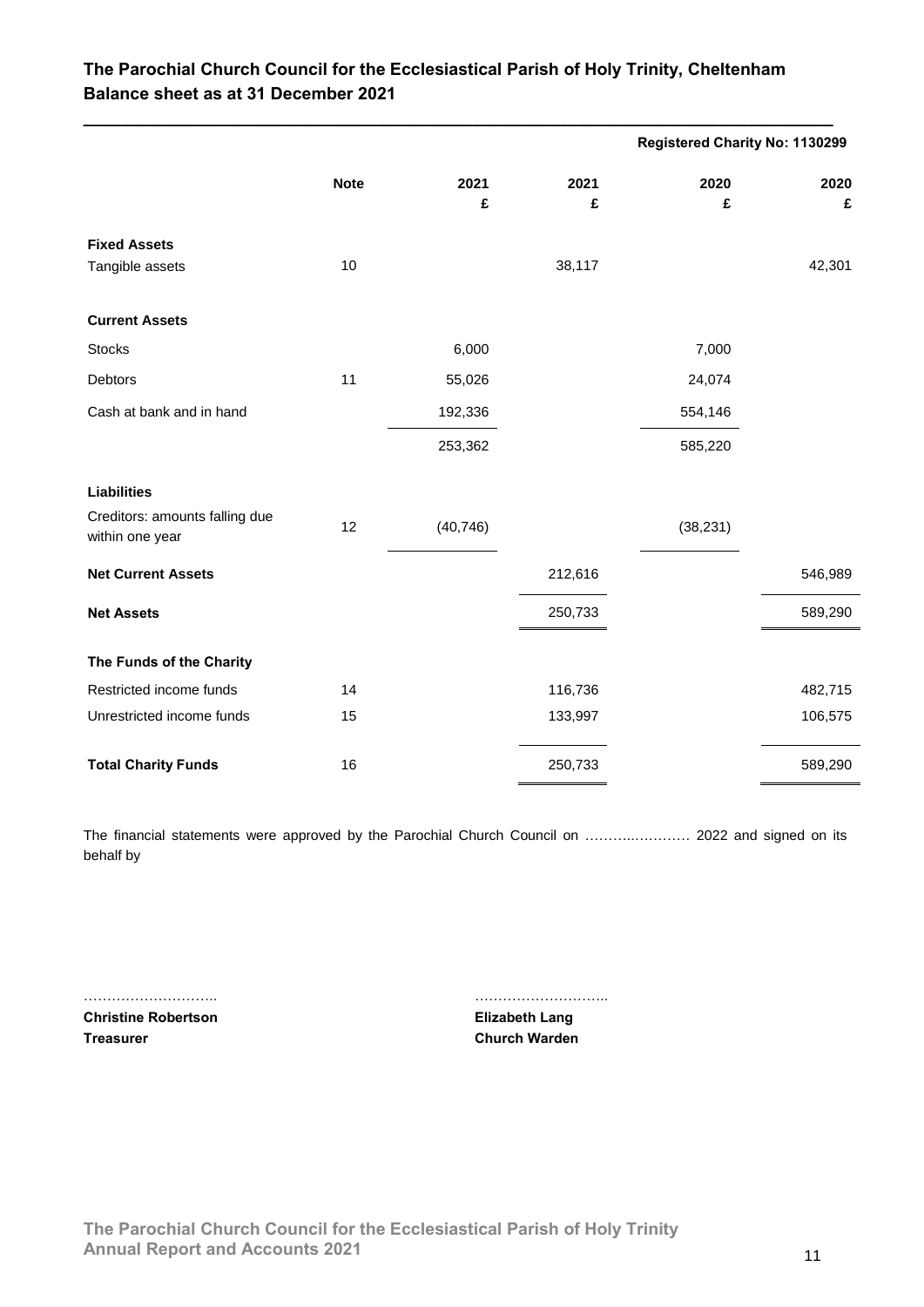**\_\_\_\_\_\_\_\_\_\_\_\_\_\_\_\_\_\_\_\_\_\_\_\_\_\_\_\_\_\_\_\_\_\_\_\_\_\_\_\_\_\_\_\_\_\_\_\_\_\_\_\_\_\_\_\_\_\_\_\_\_\_\_\_\_\_\_\_\_\_\_\_\_\_\_\_\_\_\_**

|                                                        |           | 2021<br>£  |          | 2020<br>£ |
|--------------------------------------------------------|-----------|------------|----------|-----------|
| Cash flows from operating activities                   |           |            |          |           |
| Net income over expenditure for the financial year     |           | (338, 557) |          | 346,256   |
| Adjustments for                                        |           |            |          |           |
| Depreciation of property plant and equipment           | 6,944     |            | 6,721    |           |
| (Increase)/Decrease in trade and other receivables     | (30, 952) |            | (3,527)  |           |
| Decrease in inventories                                | 1,000     |            |          |           |
| (Decrease)/Increase in trade payables                  | 2,515     |            | (28,005) |           |
| Net cash (expended)/generated from operating           |           |            |          |           |
| activities                                             |           | (20, 493)  |          | (24, 811) |
| Cash flows from investing activities                   |           |            |          |           |
| Purchase of fixed assets                               | (2,760)   |            | (37,725) |           |
| Net cash (expended)/generated from investing           |           |            |          |           |
| activities                                             |           | (2,760)    |          | (37, 725) |
| Net (decrease)/increase in cash and cash equivalents   |           | (361, 810) |          | 283,720   |
| Cash and cash equivalents at the beginning of the year |           | 554,146    |          | 270,426   |
|                                                        |           |            |          |           |
| Cash and cash equivalents at the end of the year       |           | 192,336    |          | 554,146   |

The Parochial Church Council for the Ecclesiastical Parish of Holy Trinity have no debt at 31 December 2021 and no debt at the 31 December 2020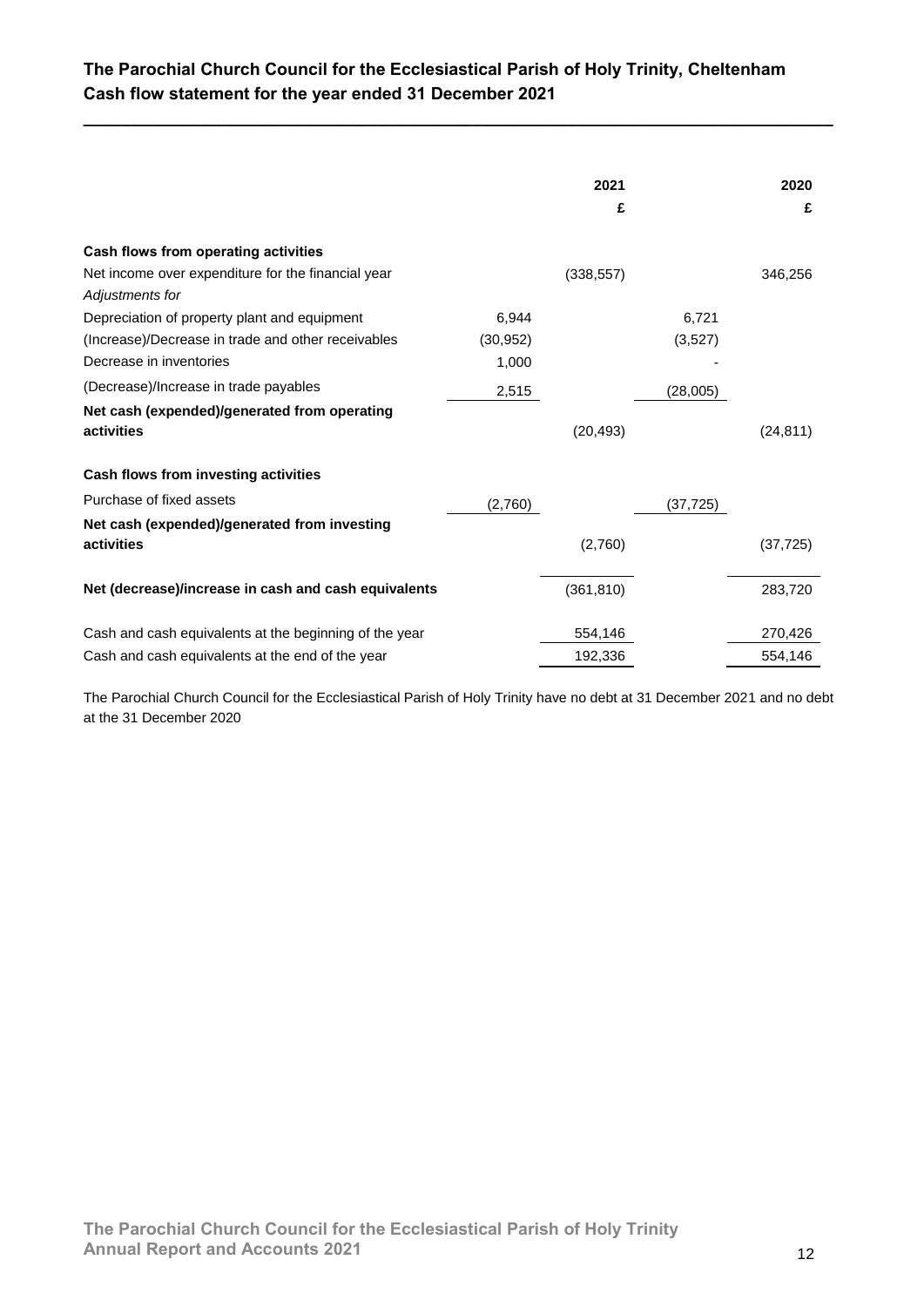## **1. Accounting policies**

### **1.1 Basis of preparation**

The financial statements have been prepared in accordance with the Church Accounting Regulations 1997 as amended by the Church Accounting (amendment) Regulations 2006 together with applicable accounting standards and the Charities Statement of Recommended Practice 20195 for FRS 102. The financial statements have been prepared under the historical cost convention. The Trust constitutes a public benefit entity as defined by FRS 102. The principal accounting policies adopted in the preparation of the financial statements are as follows:

## **1.2 Going concern**

The Trustees assess whether the use of going concern is appropriate, i.e. whether there are any material uncertainties related to events or conditions that may cast a significant doubt on the ability of the Charity to continue as a going concern. The Trustees make this assessment in respect of one year from the date of approval of the financial statements.

In making the current year's assessment the Trustees have taken into account cash reserves and available unrestricted funds at the point of approving the financial statements, reviewed detailed forecasts that takes account known larger one off gifts expected.

There are inherent uncertainties regarding the forecasts, such as the extent of the impact of the rising UK inflation on the levels of future incoming resources. The forecast assumes a level of income to match costs, the costs can be reduced if the income levels are not realised at the forecast levels. The Charity contines to be supported by its supporters and the Trustees have a reasonable expectation that the Charity will have adequate resources to continue in operation for at least 12 months from approval of these financial statements.

Consequently, the Trustees have concluded that it is appropriate to adopt the going concern basis in preparing the annual statements.

### **1.3 Funds**

General funds represent the funds of the charity that are not subject to any restrictions regarding their use and are available for application on the general purposes by the Trustees. Funds designated for a particular purpose by the Trustees are also unrestricted.

Restricted funds represent the funds of the charity that can only be used for particular restricted purposes with in the objects of the charity. Restrictions arise when specified by the donor or when funds are raised for particular purposes.

The financial statements include all transactions, assets and liabilities for which the Trustees are responsible in law. They do not include the financial statements of church groups that owe their main affiliation to another body nor those that are informal gatherings of church members.

## **1.4 Income and endowments**

Collections are recognised when received by or on behalf of the charity. Planned giving receivable and other donations under Gift Aid are recognised only when received. Income Tax recoverable on Gift Aid donations is recognised when the income is recognised. Grants and legacies to the charity are accounted for as soon as the charity is notified of its legal entitlement, the amount due is quantifiable and its ultimate receipt by the charity is reasonably certain. The charity is not registered for VAT.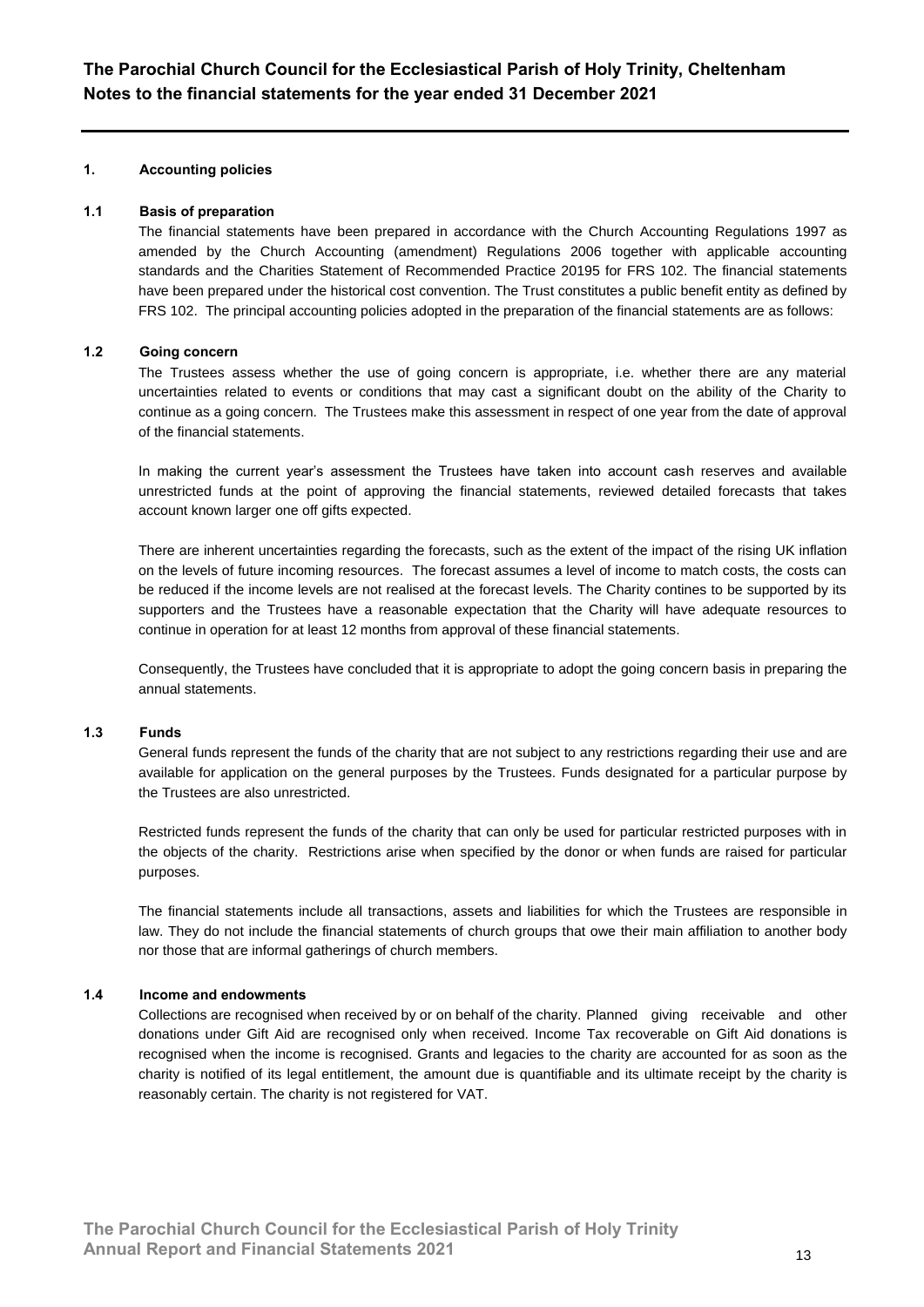**\_\_\_\_\_\_\_\_\_\_\_\_\_\_\_\_\_\_\_\_\_\_\_\_\_\_\_\_\_\_\_\_\_\_\_\_\_\_\_\_\_\_\_\_\_\_\_\_\_\_\_\_\_\_\_\_\_\_\_\_\_\_\_\_\_\_\_\_\_\_\_\_\_\_\_\_\_\_\_**

## **1.5 Expenditure**

Expenditure is included on an accruals basis and is recognised when there is a legal or constructive obligation to pay for expenditure. Costs are attributed to one of the financial categories of expenditure in the statement of financial activities. The support costs are apportioned directly to the charitable activity where possible, the remainder are split equally between Ministry support and Pastoral and Evangelistic expenses support.

#### **1.6 Fixed assets**

Consecrated and beneficed property of any kind is excluded from the financial statements by s96(2)(a) of the Charities Act 1993.

Fixtures, fittings and office equipment - depreciation is provided using the straight line method at rates calculated to write off the assets over their useful economic lives. The rate used is 25% per annum apart from for specific assets whose useful life is considered to be longer, whereby the appropriate rate is used, subject to a minimum of 10%. Amounts are capitalised where they exceed £1,250 and where the life of the assets is not less than three years.

### **1.7 Operating Leases**

Rentals payable under operating leases are charged against income on a straight line basis over the lease term.

### **1.8 Pensions**

The charity operates a defined contribution pension scheme. Contributions are charged to the statement of financial activities as they become payable in accordance with the rules of the scheme.

### **1.9 Stock**

Stock is valued at the lower of cost and net realisable value.

## **1.10 Ethical standards**

In common with many other organisations of our size and nature, we use our auditors to assist with the preparation of the financial statements.

### **1.11 Judgements and estimation uncertainty**

The Trustees make estimates and assumptions concerning the future. There are no estimates or assumptions that have a significant risk of causing a material adjustment to the carrying amounts of assets and liabilities within the next financial year.

### **1.12 Cash and cash equivalents**

Cash and cash equivalents comprise cash in hand and call deposits, and other short-term highly liquid investments that are readily convertible to a known amount of cash and are subject to an insignificant risk of change in value.

## **1.13 Trade debtors**

Trade debtors are amounts due from customers for merchandise sold or services performed in the ordinary course of business.

Trade debtors are recognised initially at the transaction price. All trade debtors are repayable within one year and hence are included at the undiscounted cost of cash expected to be received. A provision for the impairment of trade debtors is established when there is objective evidence that the charity will not be able to collect all amounts due according to the original terms of the debtors.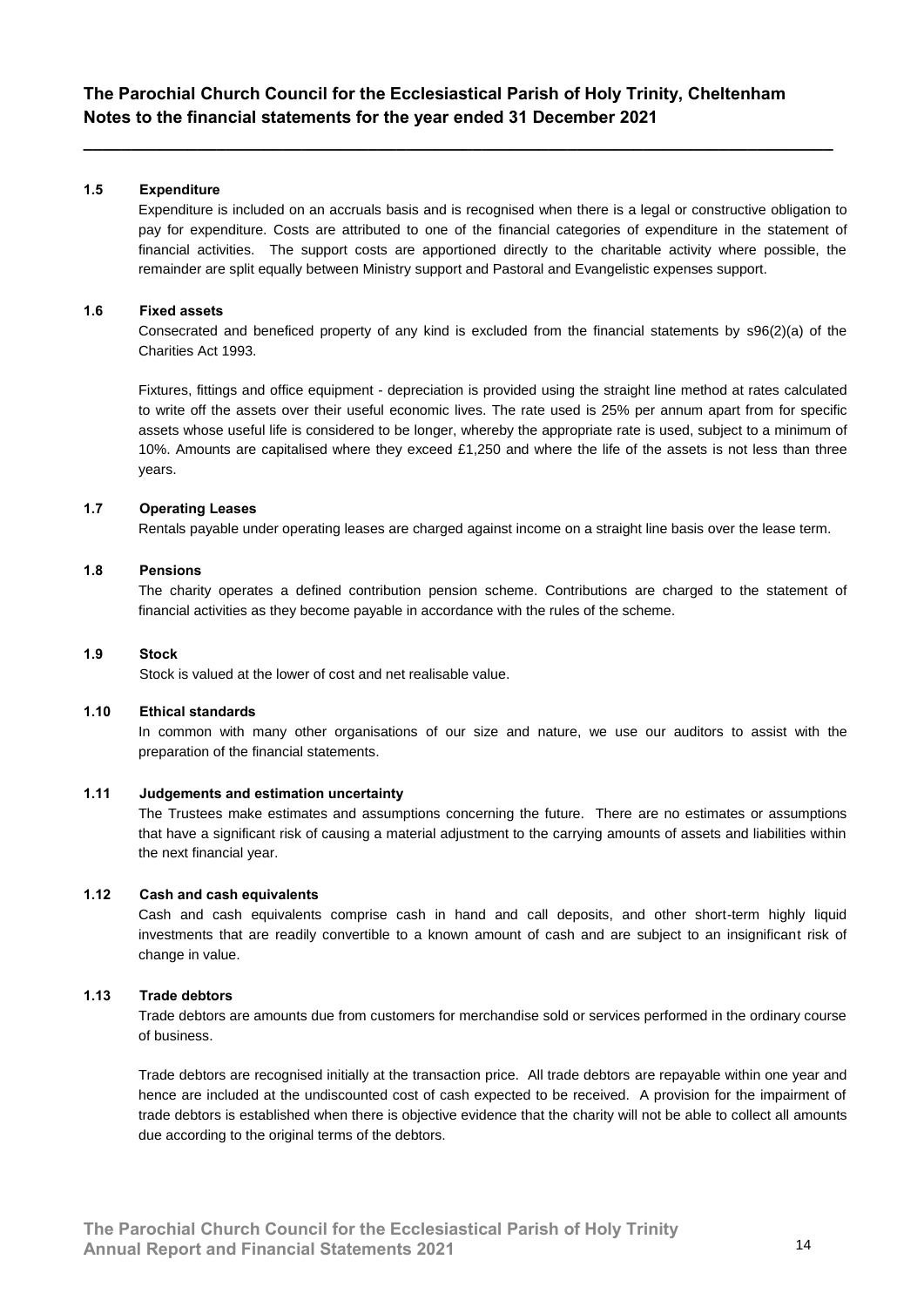## **1.14 Trade creditors**

Trade creditors are obligations for pay for goods or services that have been acquired in the ordinary course of business from suppliers. Accounts payable are classified as current liabilities if the charity does not have an unconditional right at the end of the reporting period to defer settlement for at least twelve months after the reporting date, otherwise they are presented as non-current liabilities. Trade creditors are recognised initially at the transaction price and are repayable within one year and hence are included at the undiscounted amount of cash expected to be paid.

## **1.15 Financial instruments**

Financial instruments are classified and accounted for according to the substance of the contractual arrangement, as financial assets, financial liabilities or equity instruments. An equity instrument is any contract that evidences a residual interest in the assets of the charity after deducting all of its liabilities.

All financial assets and liabilities are initially measured at transaction price (including transaction costs), except for those financial assets classified as at fair value through profit and loss, which are initially measured at fair value (which is normally the transaction price excluding transaction costs), unless the arrangement constitutes a financing transaction. If an arrangement constitutes a financing transaction, the financial asset or liability is measured at the present value of the future payments discounted at a market rate of interest for a similar debt instrument.

### **2. Donations and legacies**

| <b>Unrestricted</b><br><b>Funds</b><br>£      | <b>Restricted</b><br><b>Funds</b><br>£ | 2021 Total<br>£ | 2020 Total<br>£ |
|-----------------------------------------------|----------------------------------------|-----------------|-----------------|
|                                               |                                        |                 |                 |
| 502,490                                       | 41,260                                 | 543,750         | 503,381         |
| 126,242                                       |                                        | 126,242         | 121,941         |
| Offerings at services/other no tax<br>177,921 |                                        | 177,921         | 178,708         |
|                                               | 196,720                                | 196,720         | 402,063         |
| Missionary appeals including gift aid<br>700  | 906                                    | 1,606           | 13,344          |
| 807,353                                       | 238,886                                | 1,046,239       | 1,219,437       |
|                                               |                                        |                 |                 |
| 767,003                                       | 452,434                                |                 | 1,219,437       |
|                                               |                                        |                 |                 |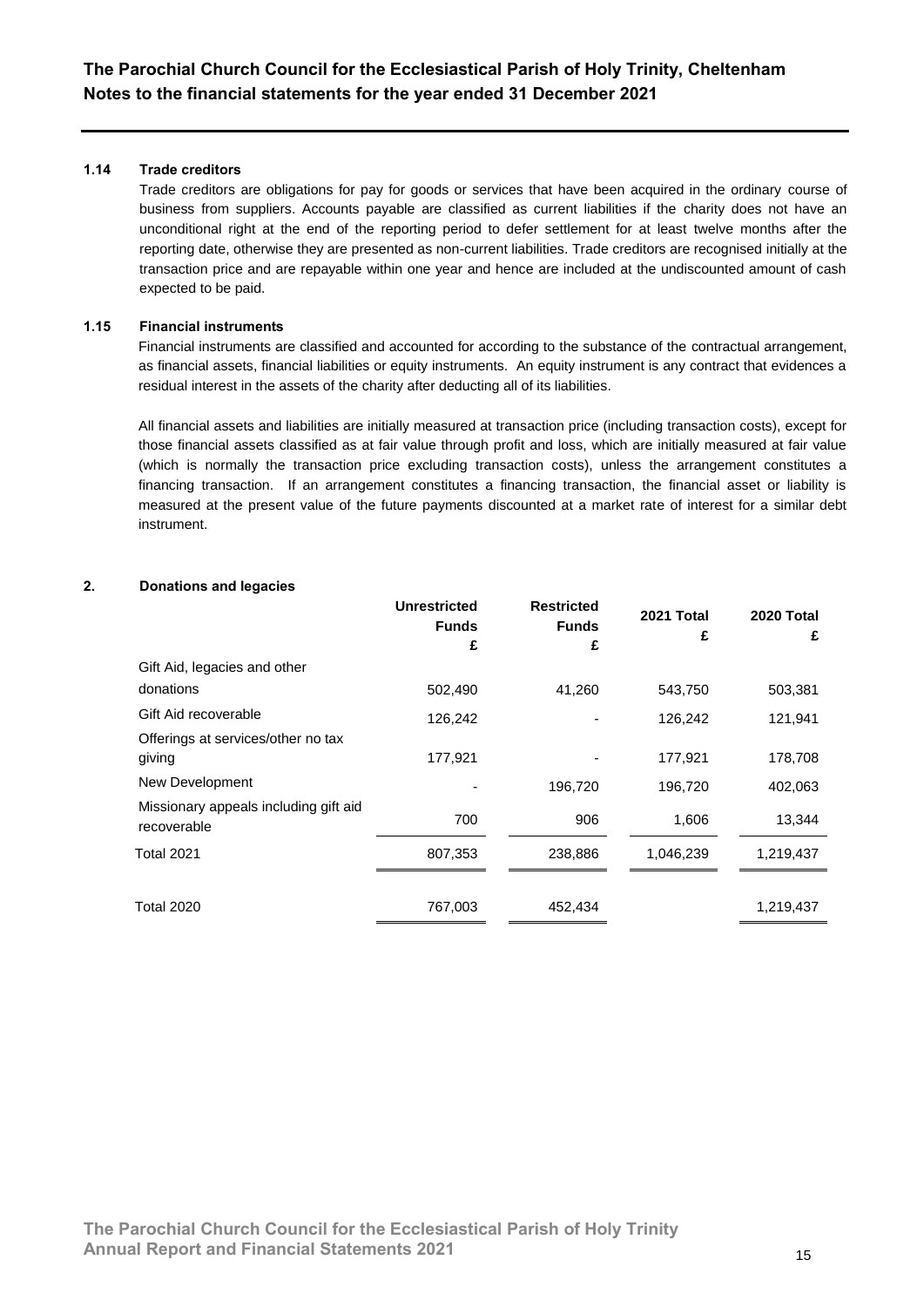**\_\_\_\_\_\_\_\_\_\_\_\_\_\_\_\_\_\_\_\_\_\_\_\_\_\_\_\_\_\_\_\_\_\_\_\_\_\_\_\_\_\_\_\_\_\_\_\_\_\_\_\_\_\_\_\_\_\_\_\_\_\_\_\_\_\_\_\_\_\_\_\_\_\_\_\_\_\_\_**

## **3. Other trading activities**

|                                          | <b>Unrestricted</b><br><b>Funds</b><br>£ | <b>Restricted</b><br><b>Funds</b><br>£ | 2021 Total<br>£ | <b>Restated</b><br>2020 Total<br>£ |
|------------------------------------------|------------------------------------------|----------------------------------------|-----------------|------------------------------------|
| Church activities:                       |                                          |                                        |                 |                                    |
| Income from specific activities          | 14,963                                   |                                        | 14,963          | 7,092                              |
| Pastoral and evangelistic                | 14,232                                   | 16,697                                 | 30,929          | 21,976                             |
| Worship media activity income            | 219                                      |                                        | 219             | 256                                |
| Investment Income                        | 204                                      |                                        | 204             | 1,667                              |
| <b>Total 2021</b>                        | 29,618                                   | 16,697                                 | 46,315          | 30,991                             |
| <b>Restated Total 2020</b>               | 19,168                                   | 11,823                                 |                 | 30,991                             |
| <b>Other Income</b>                      |                                          |                                        |                 |                                    |
|                                          | <b>Unrestricted</b><br><b>Funds</b><br>£ | <b>Restricted</b><br><b>Funds</b><br>£ | 2021 Total<br>£ | 2020 Total<br>£                    |
| Coronavirus job retention scheme         | 8,038                                    |                                        | 8,038           | 10,249                             |
| <b>Raising funds</b>                     |                                          |                                        |                 |                                    |
|                                          |                                          | <b>Restricted</b>                      | 2021 Total      | 2020 Total                         |
|                                          | £                                        | £                                      | £               | £                                  |
| Cost of Worship media activity<br>income | 158                                      |                                        | 158             | 184                                |
| <b>Total 2020</b>                        | 184                                      |                                        |                 | 184                                |
|                                          |                                          | <b>Unrestricted</b><br><b>Funds</b>    | <b>Funds</b>    |                                    |

The cost of raising funds in 2020 were all unrestricted.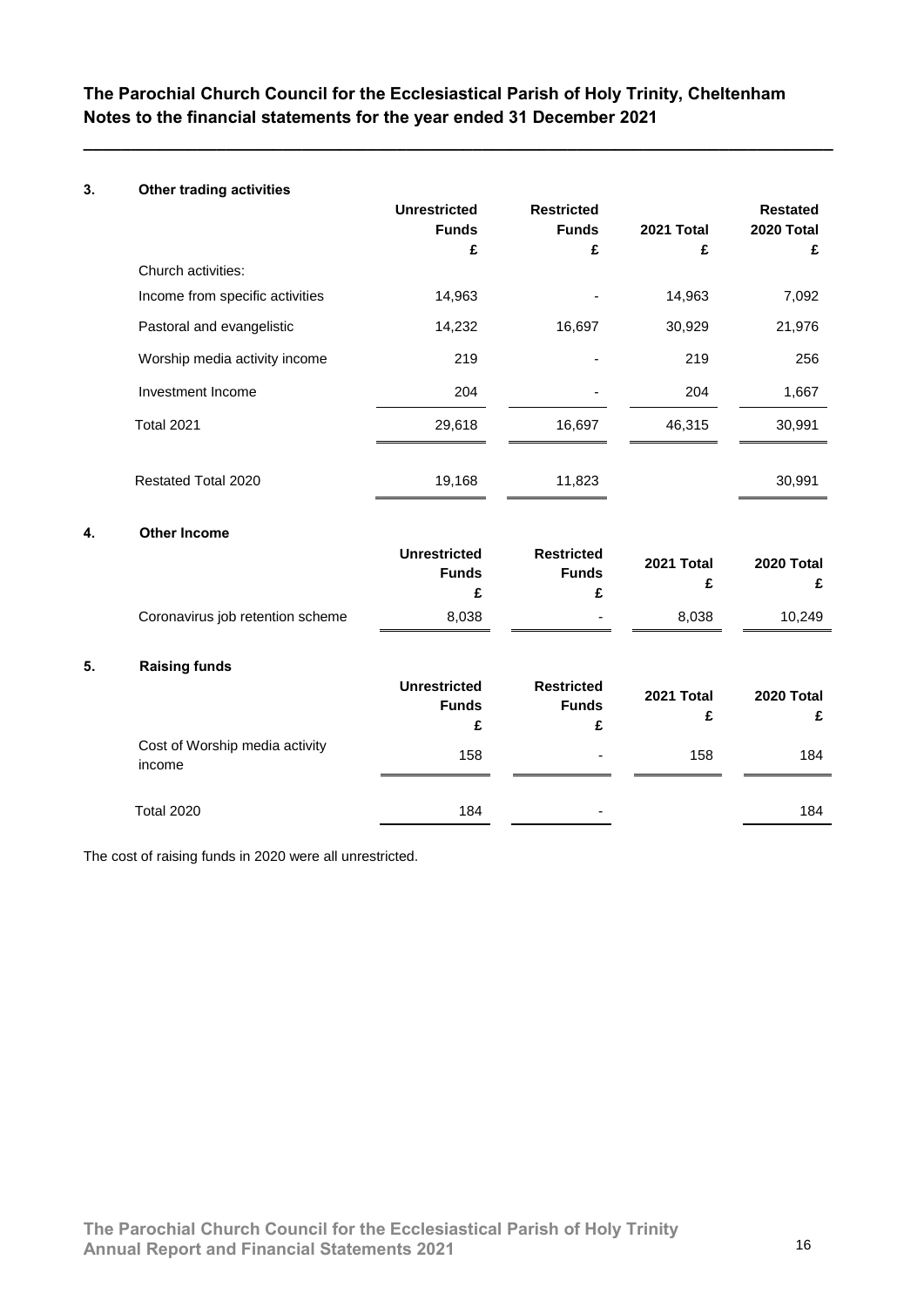## **6. Charitable activities**

|                                                                        | <b>Note</b>    | <b>Unrestricted</b><br><b>Funds</b> | <b>Restricted</b><br><b>Funds</b> | 2021 Total<br><b>Funds</b> | 2020 Total<br><b>Funds</b> |
|------------------------------------------------------------------------|----------------|-------------------------------------|-----------------------------------|----------------------------|----------------------------|
| <b>Activities undertaken:</b>                                          |                | £                                   | £                                 | £                          | £                          |
| <b>Missionary appeals</b><br><b>Trinity Supported Mission Partners</b> |                |                                     |                                   |                            |                            |
| Missionary and charitable<br>giving                                    |                | 34,036                              | 61,767                            | 95,803                     | 144,982                    |
| Administrative expenses                                                |                | 118                                 |                                   | 118                        |                            |
| Support costs                                                          | $\overline{7}$ | 12,879                              |                                   | 12,879                     | 10,767                     |
|                                                                        |                | 47,033                              | 61,767                            | 108,800                    | 155,749                    |
| <b>Ministry</b>                                                        |                |                                     |                                   |                            |                            |
| Parish Share                                                           |                | 156,811                             |                                   | 156,811                    | 144,811                    |
| Welcome and discipleship                                               |                | 1,390                               |                                   | 1,390                      | 717                        |
| Staff costs                                                            | 8              | 139,125                             |                                   | 139,125                    | 113,934                    |
| Worship, prayer and<br>teaching                                        |                | 12,115                              |                                   | 12,115                     | 8,742                      |
| Printing, postage and<br>stationery                                    |                | 36                                  |                                   | 36                         | 31                         |
| Depreciation                                                           | 10             | 732                                 | 2,740                             | 3,472                      | 3,360                      |
| Support costs                                                          | $\overline{7}$ | 152,404                             | 275,550                           | 427,954                    | 163,042                    |
|                                                                        |                | 462,613                             | 278,290                           | 740,903                    | 434,637                    |
| Pastoral & evangelistic expenses                                       |                |                                     |                                   |                            |                            |
| Sunday School and Youth                                                |                |                                     |                                   |                            |                            |
| Activities                                                             |                | 5,966                               |                                   | 5,966                      | 3,828                      |
| Gifts and pastoral care<br>Alpha, training &                           |                | 5,257                               | 5,954                             | 11,211                     | 12,706                     |
| evangelistic expenses                                                  |                | 11,998                              |                                   | 11,998                     | 12,234                     |
| Staff costs                                                            | 8              | 111,458                             |                                   | 111,458                    | 113,143                    |
| Administrative expenses                                                |                | 9,637                               |                                   | 9,637                      | 9,402                      |
| Support costs                                                          | $\overline{7}$ | 156,152                             | 275,551                           | 431,703                    | 168,171                    |
| Other expenses                                                         |                | 7,315                               |                                   | 7,315                      | 4,547                      |
|                                                                        |                | 307,783                             | 281,505                           | 589,288                    | 324,031                    |
| <b>Total cost of activities</b><br>undertaken                          |                | 817,429                             | 621,562                           | 1,438,991                  | 914,417                    |
| <b>Total cost of activities</b><br>undertaken 2020                     |                | 732,075                             | 182,342                           |                            | 914,417                    |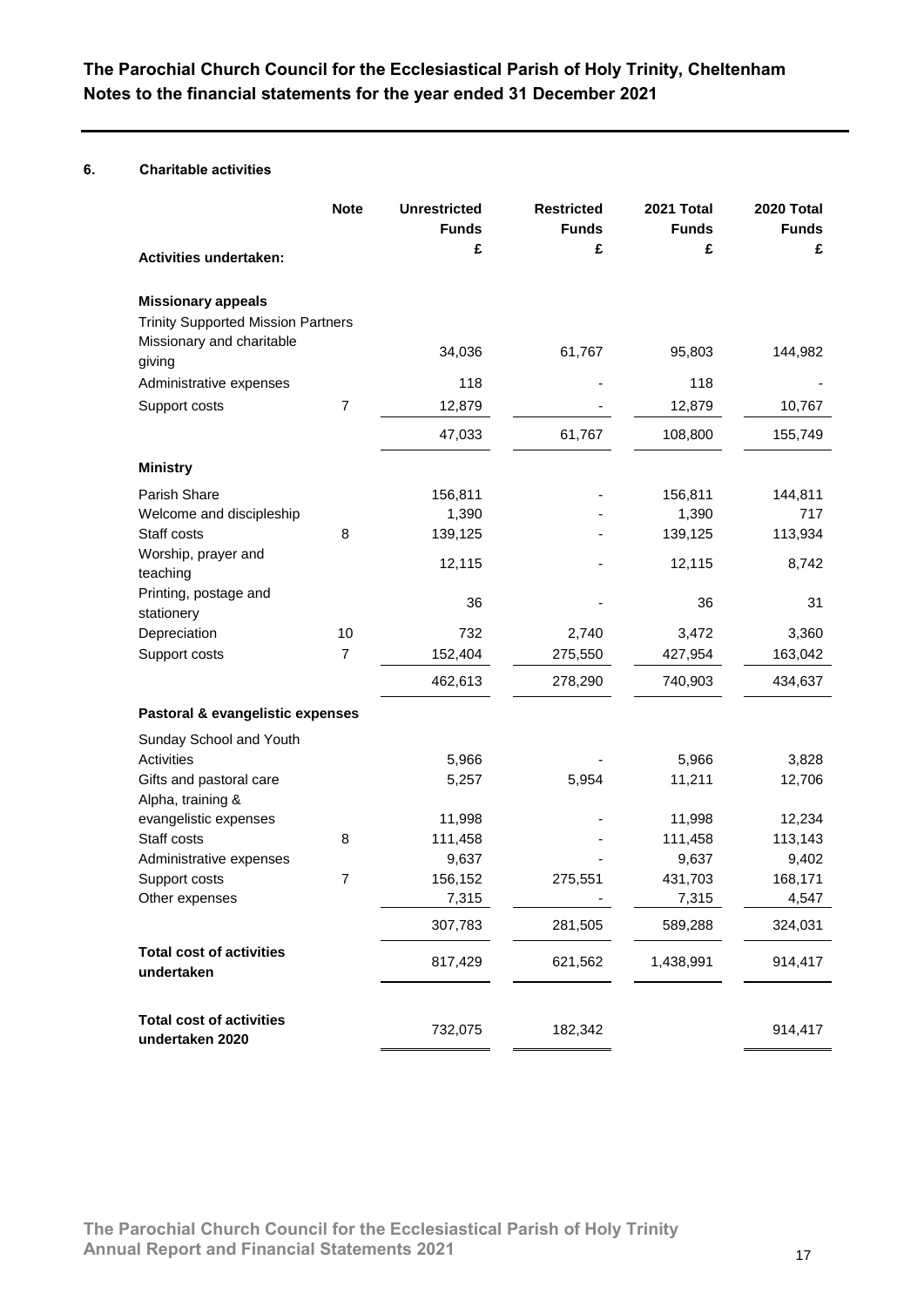**\_\_\_\_\_\_\_\_\_\_\_\_\_\_\_\_\_\_\_\_\_\_\_\_\_\_\_\_\_\_\_\_\_\_\_\_\_\_\_\_\_\_\_\_\_\_\_\_\_\_\_\_\_\_\_\_\_\_\_\_\_\_\_\_\_\_\_\_\_\_\_\_\_\_\_\_\_\_\_**

## **7. Support costs**

| <b>Note</b>                | <b>Unrestricted</b><br><b>Funds</b><br>£ | <b>Restricted</b><br><b>Funds</b><br>£ | 2021 Total<br><b>Funds</b><br>£ | 2020 Total<br><b>Funds</b><br>£ |
|----------------------------|------------------------------------------|----------------------------------------|---------------------------------|---------------------------------|
| <b>Church running</b>      |                                          |                                        |                                 |                                 |
| expenses                   |                                          |                                        |                                 |                                 |
| Insurance                  | 3,813                                    |                                        | 3,813                           | 3,767                           |
| Utilities and telephone    | 6,979                                    |                                        | 6,979                           | 7,405                           |
| Cleaning                   | 2,569                                    |                                        | 2,569                           | 3,188                           |
| Repairs and maintenance    | 1,302                                    |                                        | 1,302                           | 941                             |
| New Development            |                                          | 548,361                                | 548,361                         | 49,298                          |
| General running costs      | 79,211                                   |                                        | 79,211                          | 78,554                          |
| Other expenses             | 15,894                                   |                                        | 15,894                          | 8,774                           |
| Events expenses            | 5,745                                    |                                        | 5,745                           | 1,285                           |
| Administrative expenses    | 8,250                                    |                                        | 8,249                           | 7,098                           |
| Depreciation<br>10         | 732                                      | 2,740                                  | 3,472                           | 3,361                           |
| Staff costs<br>8           | 191,660                                  |                                        | 191,660                         | 173,317                         |
| Audit and accountancy      | 5,280                                    |                                        | 5,280                           | 4,992                           |
| fees                       |                                          |                                        |                                 |                                 |
| <b>Total support costs</b> | 321,435                                  | 551,101                                | 872,536                         | 341,980                         |

The above support costs are allocated between activities based on time spent on those activities or if they are property related costs, equally between ministry and pastoral and evangelistic expenses as detailed below:

|                                     | <b>Unrestricted</b><br><b>Funds</b><br>£ | <b>Restricted</b><br><b>Funds</b><br>£ | 2021 Total<br><b>Funds</b><br>£ | 2020 Total<br><b>Funds</b><br>£ |
|-------------------------------------|------------------------------------------|----------------------------------------|---------------------------------|---------------------------------|
| Missionary appeals                  | 12,879                                   | -                                      | 12,879                          | 10,767                          |
| Ministry                            | 152,404                                  | 275,550                                | 427,954                         | 163,042                         |
| Pastoral & evangelistic<br>expenses | 156,152                                  | 275,551                                | 431,703                         | 168,171                         |
| <b>Total support costs</b>          | 321,435                                  | 551,101                                | 872,536                         | 341,980                         |
| <b>Total support costs</b><br>2020  | 286,663                                  | 55,317                                 |                                 | 341,980                         |

The charity does not provide any grant funding or similar support.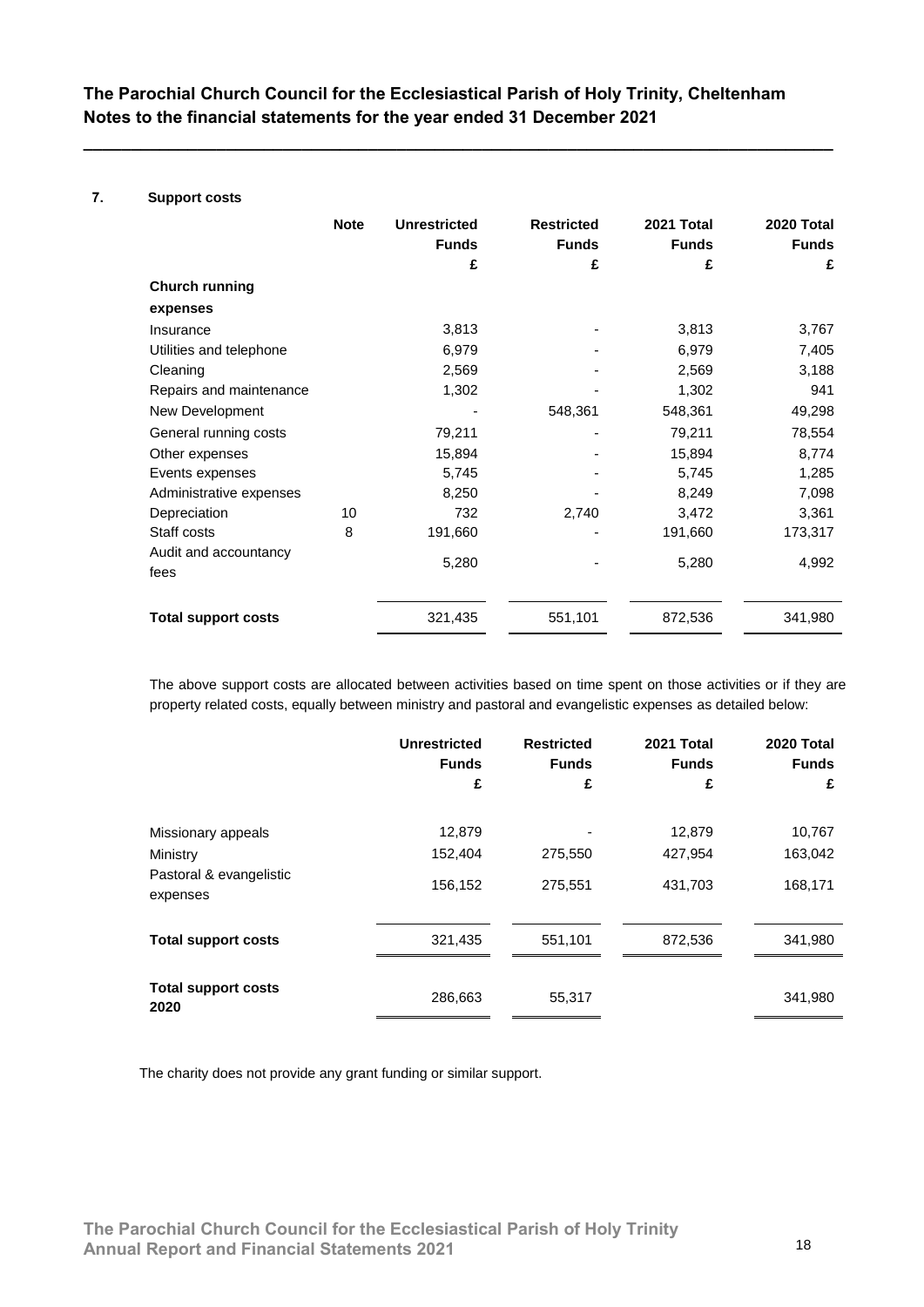## **8. Staff costs**

|                                                                        | 2021<br><b>Number</b> | 2020<br><b>Number</b> |
|------------------------------------------------------------------------|-----------------------|-----------------------|
| <b>Number of employees</b>                                             |                       |                       |
| The average monthly numbers of full time equivalent<br>employees were: | 16                    | 14                    |
| No employee earned more than £60,000 in the year (2020 - nil).         |                       |                       |
| <b>Employment costs</b>                                                |                       |                       |
|                                                                        | 2021                  | 2020                  |
|                                                                        | £                     | £                     |
| Wages and salaries                                                     | 390,584               | 353,174               |
| Social security costs                                                  | 25,557                | 22,980                |
| Other pension costs                                                    | 22,140                | 19,722                |
| Recruitment costs                                                      | 110                   | 110                   |
| Redundancy payments                                                    |                       |                       |
| Other staff costs                                                      | 3,852                 | 4,409                 |
|                                                                        | 442,243               | 400,395               |

## **9. Pension costs**

The charity operates a defined contribution scheme for the benefit of all employees. The assets of the scheme are administered by Trustees in a fund independent from the charity. The charity has enrolled into the government auto enrolment scheme. The pension costs charged in the financial statements represent the contributions payable in the year by the charity, and amounted to £22,140 (Restated 2020 - £19,722).

Contributions totalling £3,369 (2020 - £3,253) were payable to the scheme at the end of the year and are included in creditors.

## **10. Tangible fixed assets**

|                        | <b>Fixtures, fittings</b> |
|------------------------|---------------------------|
|                        | and equipment             |
| Cost                   | £                         |
| At 1 January 2021      | 188,256                   |
| Additions in the year  | 2,760                     |
| At 31 December 2021    | 191,016                   |
| <b>Depreciation</b>    |                           |
| At 1 January 2021      | 145,955                   |
| Charge for the year    | 6,944                     |
| At 31 December 2021    | 152,899                   |
| <b>Net book values</b> |                           |
| At 31 December 2021    | 38,117                    |
| At 31 December 2020    | 42,301                    |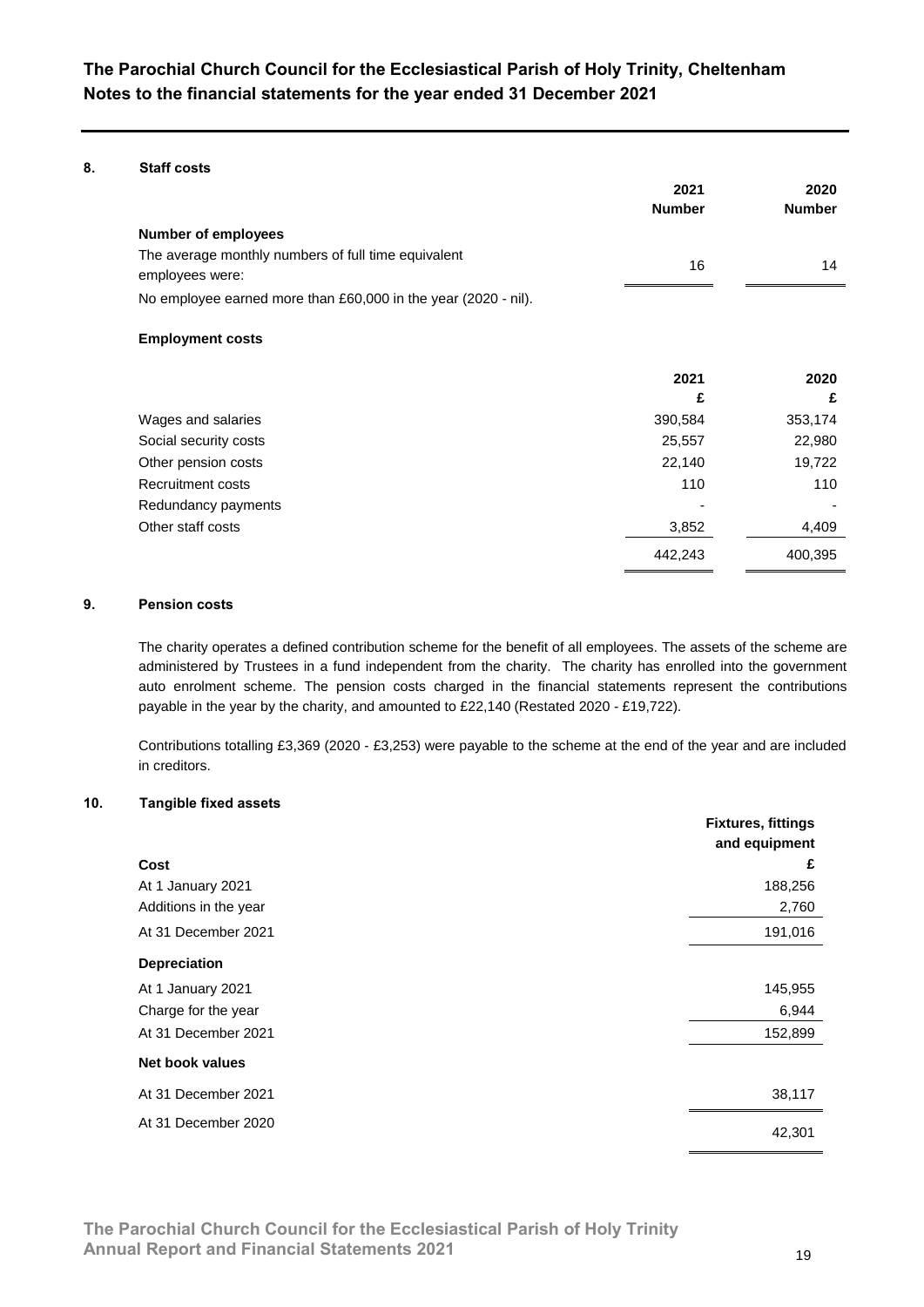**\_\_\_\_\_\_\_\_\_\_\_\_\_\_\_\_\_\_\_\_\_\_\_\_\_\_\_\_\_\_\_\_\_\_\_\_\_\_\_\_\_\_\_\_\_\_\_\_\_\_\_\_\_\_\_\_\_\_\_\_\_\_\_\_\_\_\_\_\_\_\_\_\_\_\_\_\_\_\_**

|     |                                                |    | 2021      | 2020      |
|-----|------------------------------------------------|----|-----------|-----------|
|     |                                                |    | £         | £         |
|     | General debtors                                |    | 243       | 465       |
|     | Gift Aid recoverable                           |    | 31,605    | 14,419    |
|     | Prepayments and accrued income                 |    | 23,178    | 9,190     |
|     |                                                |    | 55,026    | 24,074    |
| 12. | Creditors: amounts falling due within one year |    |           |           |
|     |                                                |    | 2021      | 2020      |
|     |                                                |    | £         | £         |
|     | Expense creditors                              |    | 4,930     | 4,189     |
|     | Other creditors                                |    | 17,697    | 12,102    |
|     | Accruals                                       |    | 13,861    | 12,589    |
|     | Deferred income                                | 13 | 4,258     | 9,351     |
|     |                                                |    | 40,746    | 38,231    |
| 13. | Deferred income                                |    |           |           |
|     |                                                |    | 2021      | 2020      |
|     |                                                |    | £         | £         |
|     | <b>Grants and donations</b>                    |    |           |           |
|     | Balance as at 1 January 2021                   |    | 9,351     | 7,013     |
|     | Received in the year                           |    | 21,393    | 22,384    |
|     | Amount released to income and endowments       |    | (26, 486) | (20, 046) |
|     | Balance as at 31 December 2021                 |    | 4,258     | 9,351     |

Balance at the beginning of 2020 included £8,000 fees levied for the 2020/21 Discipleship Year. All deferred income brought forward were released in full during the year.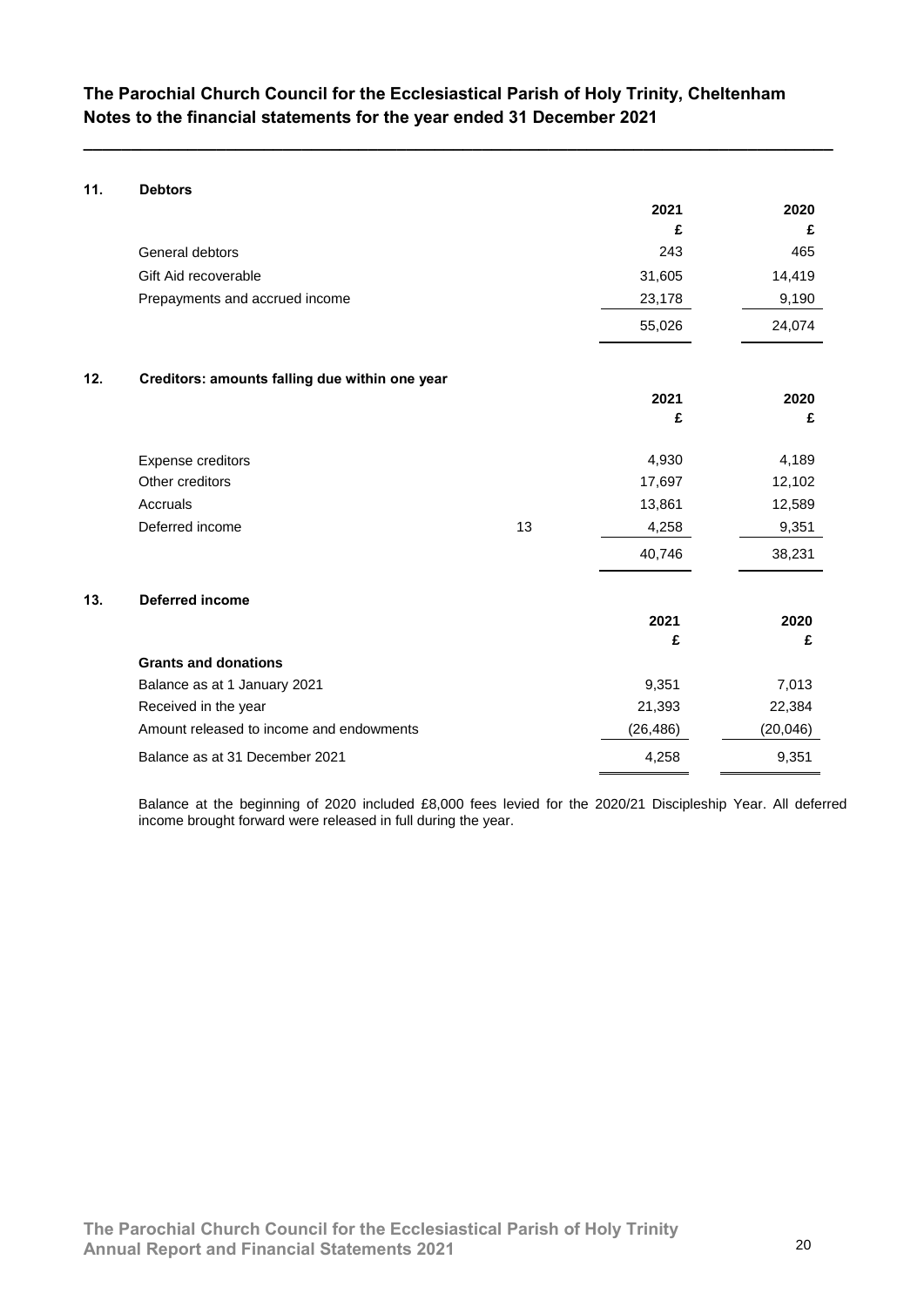## **14. Restricted funds**

|                           | 1 January<br>2021 | Income and<br>endowments | <b>Expenditure</b> | 31 December<br>2021 |
|---------------------------|-------------------|--------------------------|--------------------|---------------------|
|                           | £                 | £                        | £                  | £                   |
| Special collections       | 2,191             | 906                      | (2, 496)           | 601                 |
| Specific purposes         | 471,427           | 236,840                  | (607, 612)         | 100,655             |
| Pastoral and evangelistic | 9.097             | 17,837                   | (5, 974)           | 20,960              |
| Depreciation              |                   |                          | (5,480)            | (5,480)             |
|                           | 482,715           | 255,583                  | (621, 562)         | 116,736             |

### **Purposes of restricted funds**

## **Special collections**

Gifts were received mainly for projects in Macedonia.

### **Specific purposes**

Anonymous gifts from congregation members for specific purposes received and paid on their behalf in the year, including donations and expenditure for the roof repairs project.

## **Pastoral and evangelistic**

Several donations were received specifically to support some of the outreach activities of the church, namely Kings Table, the Women's ministry, SOZO and Romania.

### **Other income**

Government grants received as part of the Coronavirus Job Retention Scheme.

### **15. Unrestricted funds**

|     |                                      | 1 January<br>2021 | Income and<br>endowments | <b>Expenditure</b> | 31 December<br>2021 |
|-----|--------------------------------------|-------------------|--------------------------|--------------------|---------------------|
|     |                                      | £                 | £                        | £                  | £                   |
|     | General                              | 106,575           | 845,009                  | (817, 587)         | 133,997             |
| 16. | Analysis of net assets between funds |                   |                          |                    |                     |

|                                      | <b>Unrestricted</b><br>funds | <b>Restricted</b><br>funds | <b>Total funds</b><br>£ |
|--------------------------------------|------------------------------|----------------------------|-------------------------|
|                                      | £                            | £                          |                         |
| Fund balances at 31 December 2021 as |                              |                            |                         |
| represented by:                      |                              |                            |                         |
| Tangible fixed assets                | 7,872                        | 30,245                     | 38,117                  |
| <b>Current Assets</b>                | 166,871                      | 86,491                     | 253,362                 |
| <b>Current Liabilities</b>           | (40, 746)                    |                            | (40, 746)               |
|                                      | 133,997                      | 116,736                    | 250,733                 |